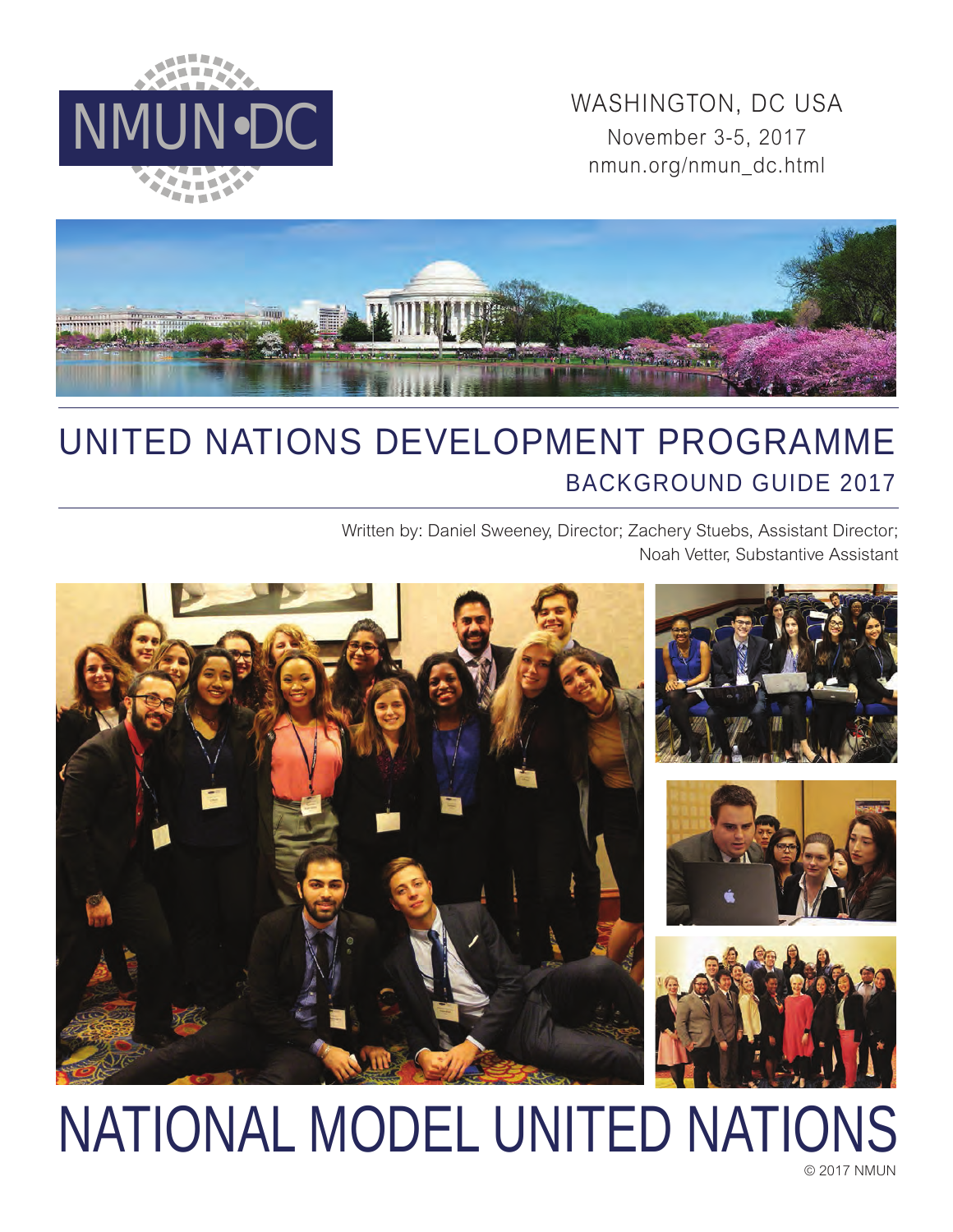

# **NATIONAL MODEL UNITED NATIONS**

THE WORLD'S LARGEST UNIVERSITY-LEVEL SIMULATION • SINCE 1927 2945 44th Avenue South • Minneapolis, MN 55406 www.nmun.org • info@nmun.org • 612.353.5649



Dear Delegates,

Welcome to the 2017 National Model United Nations Conference in Washington, DC (NMUN•DC)! We are pleased to introduce you to our committee, the United Nations Development Program (UNDP). This year's staff is: Director Daniel Sweeney and Assistant Director Zachery Stuebs. Daniel is currently working on his M.A. in International Development from George Washington University. This will be his second year on DC staff, and he is excited to return to NMUN•DC. Zachery is working on his B.S. in Computer Science and Biology at the University of Wisconsin Oshkosh. This will be his first year on DC staff, and he is looking forward to the work of the body, as delegates craft solutions to international development issues.

The topics under discussion for UNDP are:

- 1. Harmonizing National Development Plans with the 2030 Agenda for Sustainable Development
- 2. Developing Infrastructure for Disaster Risk Reduction

The United Nations Development Program is an important organization within the UN system, and it plays a critical role in coordinating and funding development initiatives across the globe. UNDP offers a forum for the international community to communicate, offer financial assistance, and share ideas on issues of development. Working closely with governments and other stakeholders, UNDP is a crucial coordinator and facilitator for the implementation and monitoring of the Sustainable Development Goals (SDGs).

This Background Guide serves as an introduction to the topics for this committee. However, it is not intended to replace individual research. We encourage you to explore your Member State's policies in depth and use the Annotated Bibliography and Bibliography to further your knowledge on these topics. In preparation for the Conference, each delegation will submit a [Position Paper](http://nmun.org/dc_position_papers.html) by 11:59 p.m. (Eastern) on 13 October 2017 in accordance with the guidelines in the *[NMUN Position Paper Guide](http://nmun.org/downloads/NMUNPPGuide.pdf)*.

Two resources, to download from the [NMUN website,](http://nmun.org/dc_preparations.html) that serve as essential instruments in preparing for the Conference and as a reference during committee sessions are the:

- 1. *[NMUN Delegate Preparation Guide](http://nmun.org/downloads/NMUNDelegatePrepGuide.pdf)* explains each step in the delegate process, from pre-Conference research to the committee debate and resolution drafting processes. Please take note of the information on plagiarism, and the prohibition on pre-written working papers and resolutions. Delegates should not start discussion on the topics with other members of their committee until the first committee session.
- 2. *[NMUN Rules of Procedure](http://nmun.org/downloads/NMUNRules.pdf)* include the long and short form of the rules, as well as an explanatory narrative and example script of the flow of procedure.

In addition, please review the mandatory [NMUN Conduct](http://nmun.org/policies_codes.html) Expectations on the NMUN website. They include the Conference dress code and other expectations of all attendees. We want to emphasize that any instances of sexual harassment or discrimination based on race, gender, sexual orientation, national origin, religion, age, or disability will not be tolerated.

If you have any questions concerning your preparation for the committee or the Conference itself, please contact the Deputy Secretary-General, Jess Mace, at [dsg.dc@nmun.org.](mailto:dsg.dc@nmun.org)

We wish you all the best in your preparations and look forward to seeing you at the Conference!

Daniel Sweeney, *Director* Zachery Stuebs, *Assistant Director*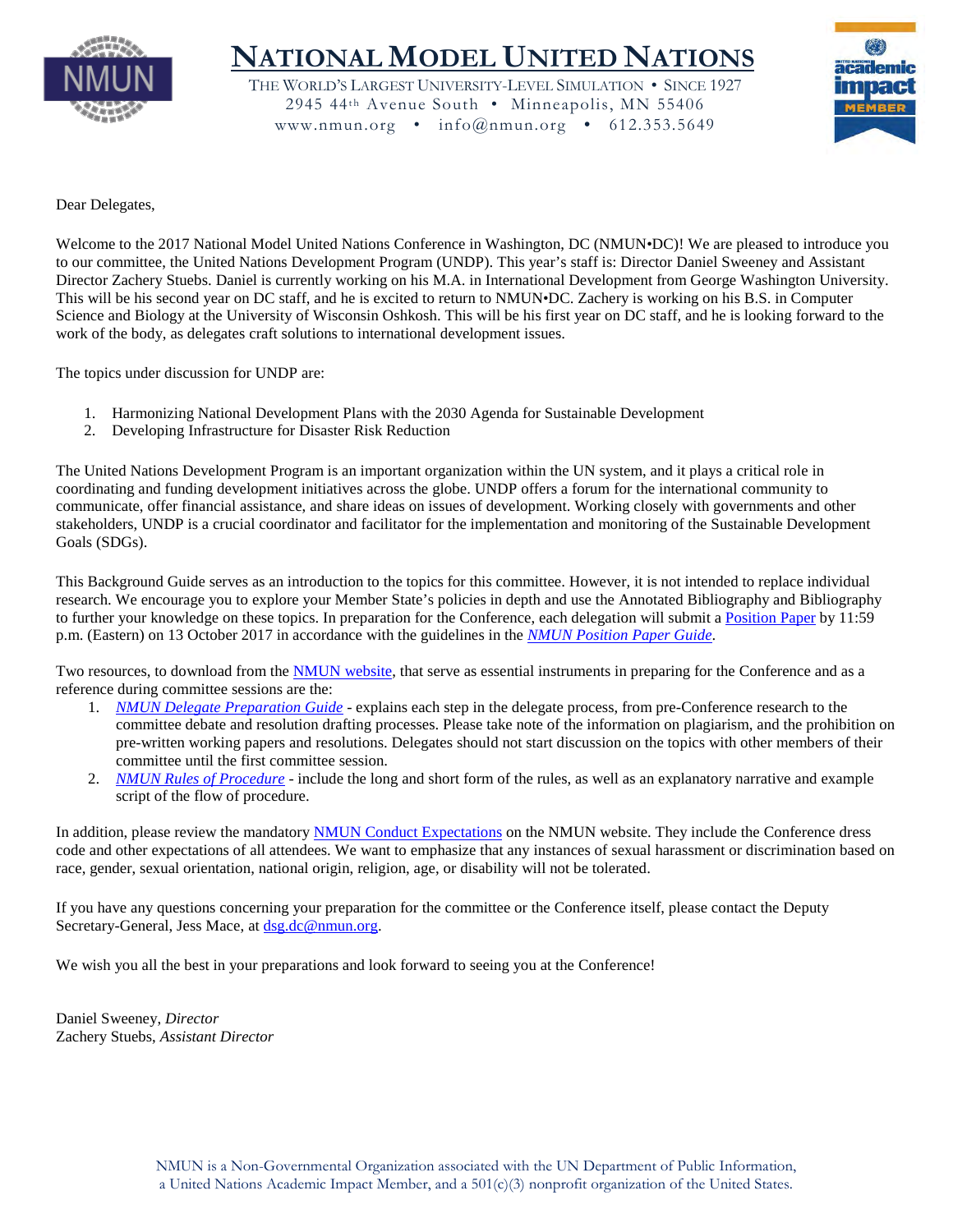

# **Committee Overview**

#### *Introduction*

The United Nations Development Programme (UNDP) works to fulfill Article 55 of the *Charter of the United Nations* (1945), which outlines the organization's responsibility to promote "higher standards of living, full employment, and conditions of economic and social progress and development" as prerequisites to peace.<sup>1</sup> Originally, development activities of the United Nations (UN) consisted largely of providing technical advice through the UN

The **United Nations Development Programme** (UNDP) is a program and fund of the United Nations, reporting to the Economic and Social Council and the General Assembly.

Expanded Programme of Technical Assistance (EPTA) and support for pre-investment projects through the UN Special Fund, created in 1949 and 1958 respectively, for the benefit of less developed countries.<sup>2</sup> To streamline these assistance programs, General Assembly resolution 2029 (XX) of 22 November 1965 consolidated the EPTA and the UN Special Fund to establish UNDP as of 1 January 1966.<sup>3</sup> Today, as the UN's "global development network," UNDP promotes development by funding and carrying out projects aimed at eliminating poverty, reducing inequalities, strengthening democratic governance, and supporting crisis prevention and recovery.4

> At NMUN•DC 2017, we are simulating the **Executive Board of UNDP** in terms of composition and size; however, delegates are not limited to the strict mandate of the Executive Board, as a budgetary and administrative body, during the Conference. For the purposes of NMUN•DC 2017, and corresponding with the educational mission of the Conference, the committee has the ability to make programmatic and policy decisions on issues within the mandate of UNDP in line with the overall function of the organization.

#### *Governance, Structure, and Membership*

UNDP leadership is comprised of an Administrator and an Executive Board.<sup>5</sup> The Administrator, currently Achim Steiner, is appointed by the Secretary-General and confirmed by the General Assembly for a four-year term.<sup>6</sup> The Executive Board consists of 36 rotating members from five geographic groups: eight from the African Group, seven from the Asia-Pacific Group, four from the Eastern European Group, five from the group of Latin American and Caribbean Group, and 12 from the group of Western European and Others Group.<sup>7</sup> Members typically serve threeyear terms and are elected by the Economic and Social Council (ECOSOC), but the group of Western European and Other States instead decides on its rotation internally.<sup>8</sup>

The Executive Board oversees all of UNDP's projects and ensures that projects not only adapt to changing situations and the unique needs of each Member State, but also follow policy guidance provided by the General Assembly and ECOSOC.<sup>9</sup> It holds three sessions each year: one annual session in either New York City or Geneva and two regular sessions in New York City.<sup>10</sup> The Executive Board is under the authority of ECOSOC and reports annually on its program of work and recommendations for field-level improvement.<sup>11</sup> The rules of procedure for the Executive Board aim for decision-making by consensus, but in cases where a vote is needed, the rules of procedure for

<sup>1</sup> UNDP Junior Professional Officer Service Centre, *UNDP for Beginners: A Beginner's Guide to the United Nations Development Programme*, 2015, p. 4; *Charter of the United Nations*, 1945. <sup>2</sup> UN General Assembly, *Expanded programme of technical assistance for economic development of under-developed countries* 

 $(A/RES/304 (IV))$ , 1949; UN General Assembly, *Establishment of the Special Fund*  $(A/RES/1240 (XIII))$ , 1958.<br><sup>3</sup> UN General Assembly, *Consolidation of the Special Fund and the Expanded Programme of Technical Assistance in a United* 

Nations Development Programme (A/RES/2029 (XX)), 1965.<br>
<sup>4</sup> UNDP, A world of development experience, 2016.<br>
<sup>5</sup> UNDP, Information note about the Executive Board of UNDP, UNFPA and UNOPS, 2016.<br>
<sup>6</sup> UNDP, Biography of the A

<sup>&</sup>lt;sup>10</sup> New Zealand, *United Nations Handbook 2016-17*, 2016, p. 248. <sup>11</sup> UNDP, *Information note about the Executive Board of UNDP, UNFPA and UNOPS*, 2016.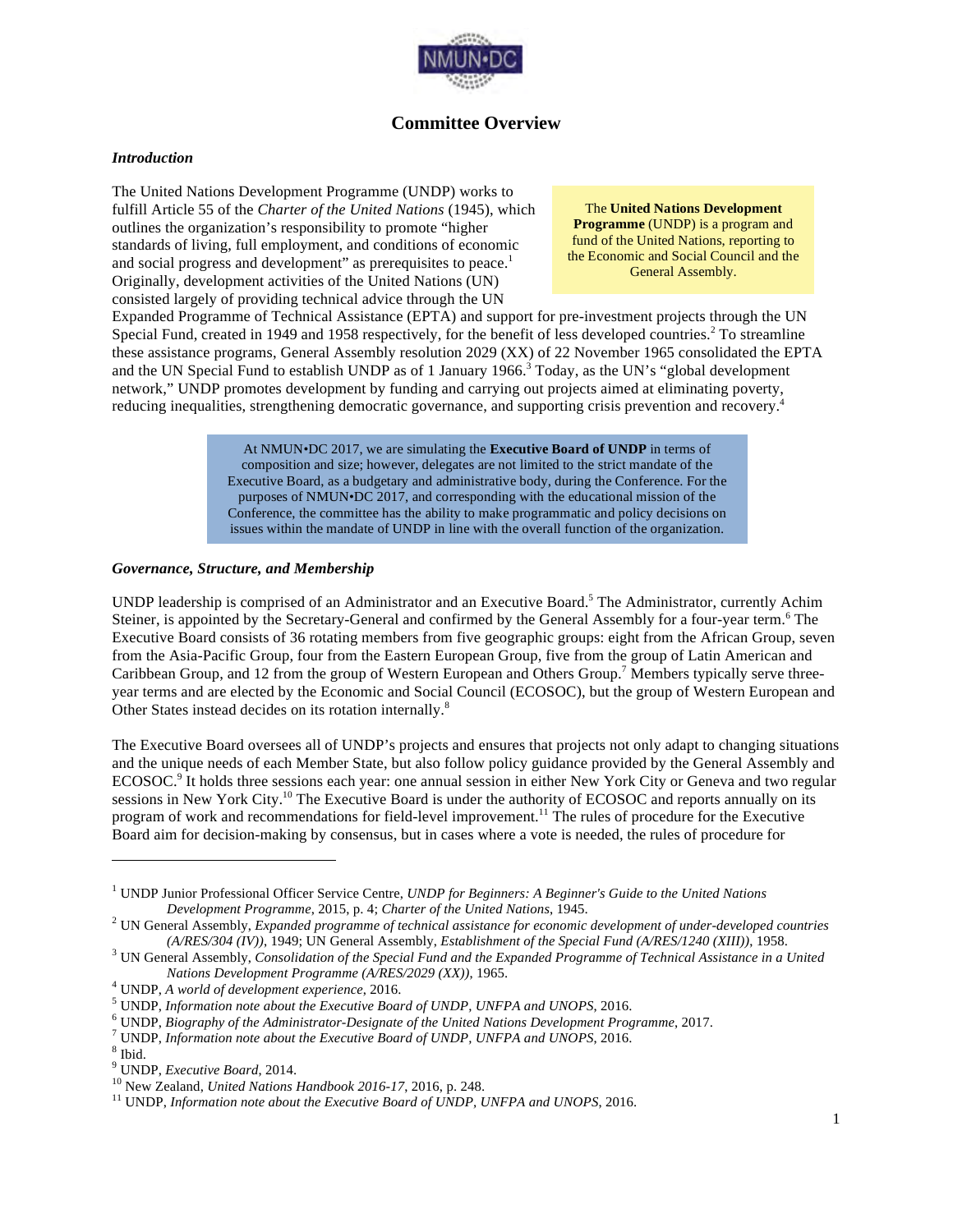

ECOSOC are used.<sup>12</sup> The Executive Board also serves as the governing body of the United Nations Population Fund (UNFPA) and the United Nations Office for Project Services (UNOPS).13

The Bureau of the Executive Board is responsible for the organization and preparation of meetings, and it supports transparency and dialogue in the decision-making of the Executive Board by organizing and coordinating meetings and selecting teams for field visits.<sup>14</sup> The Bureau is comprised of one President and four Vice-Presidents who are elected annually at the first regular session according to geographic regions to assure equality.<sup>15</sup> The Presidency for 2017 is held by H.E. Mr. Ib Petersen from Denmark.<sup>16</sup> The Vice-Presidents for 2017 are from Libya, Yemen, Panama, and the Republic of Moldova.<sup>17</sup>

#### *Budget*

The Executive Board decides on budgets and financial plans.<sup>18</sup> Consisting solely of voluntary contributions, UNDP's budget is supported largely by donor countries, international financial institutions, and the private sector.<sup>19</sup> Additional funding for individual projects can come directly from organizations and governments, although UNDP is the primary source of funding for most of its activities.<sup>20</sup> The Executive Board estimates total contributions for 2016-2017 to be \$9.9 billion, with \$6.51 billion from bilateral and multilateral partners, \$1.85 billion from regular resources, and \$1.5 billion from local resources provided by host governments.<sup>21</sup> With initiatives in over 170 Member States, the allocation of UNDP's \$4.65 billion budget for 2017 projects is indicative of its current priorities: 34% of the budget is assigned to responsive institutions, 29% to inclusive and sustainable growth, 14% to crisis prevention and recovery, 12% to democratic governance, 6% to climate change and resilience, 4% to development impact and effectiveness, and 1% to gender equality.<sup>22</sup> Depending on the project, UNDP works with state governments, political entities on a national and community level, and non-governmental organizations to ensure accountability, efficiency, and trust.<sup>23</sup>

#### *Mandate, Functions, and Powers*

Pursuant to General Assembly resolution 2029 (XX) of 22 November 1965, UNDP retained the "principles, procedures, and provisions" of the EPTA and UN Special Fund following their consolidation.<sup>24</sup> Having broadened in scope, UNDP's present mandate is "to empower lives and build resilient nations" for sustainable human development.<sup>25</sup> As an assistance program, UNDP is "designed to support and supplement the national efforts of developing countries in solving the most important problems of their economic development, including industrial development."<sup>26</sup> Importantly, as emphasized by General Assembly resolution 59/250, national governments retain

<sup>&</sup>lt;sup>12</sup> Executive Board of the UNDP, the UNFP and the UNOPS, *Rules of Procedure of the Executive Board of the United Nations Development Programme, of the United Nations Population Fund and of the United Nations Office for Project Services* 

<sup>(</sup>*DP/2011/18*), 2011.<br><sup>13</sup> UNDP, *Information note about the Executive Board of UNDP*, *UNFPA and UNOPS*, 2017.<br><sup>14</sup> Ibid.<br><sup>15</sup> UNDP, *Members of the Executive Board*, 2017.<br><sup>17</sup> Ibid.<br><sup>18</sup> Executive Board of the UNDP, th *Development Programme, of the United Nations Population Fund and of the United Nations Office for Project Services*  (DP/2011/18), 2011. <sup>19</sup> UNDP, *Partners*, 2017. <sup>20</sup> UNDP, *Our Projects*, 2017. <sup>21</sup> Executive Board of the UNDP, the UNFP and the UNOPS, *UNDP Integrated Budget Estimates for 2014-2017* (DP/2013/41),

<sup>2013.&</sup>lt;br><sup>22</sup> UNDP, *Our Projects*, 2017.<br><sup>23</sup> Ibid. 24 UN General Assembly, *Consolidation of the Special Fund and the Expanded Programme of Technical Assistance in a United <sup>24</sup>* 

*Nations Development Programme (A/RES/2029 (XX)), 1965.* 25 UNDP Junior Professional Officer Service Centre, *UNDP for Beginners: A Beginner's Guide to the United Nations* 

*Development Programme*, 2015, p. 4. <sup>26</sup> UN General Assembly, *Consolidation of the Special Fund and the Expanded Programme of Technical Assistance in a United Nations Development Programme (A/RES/2029 (XX))*, 1965.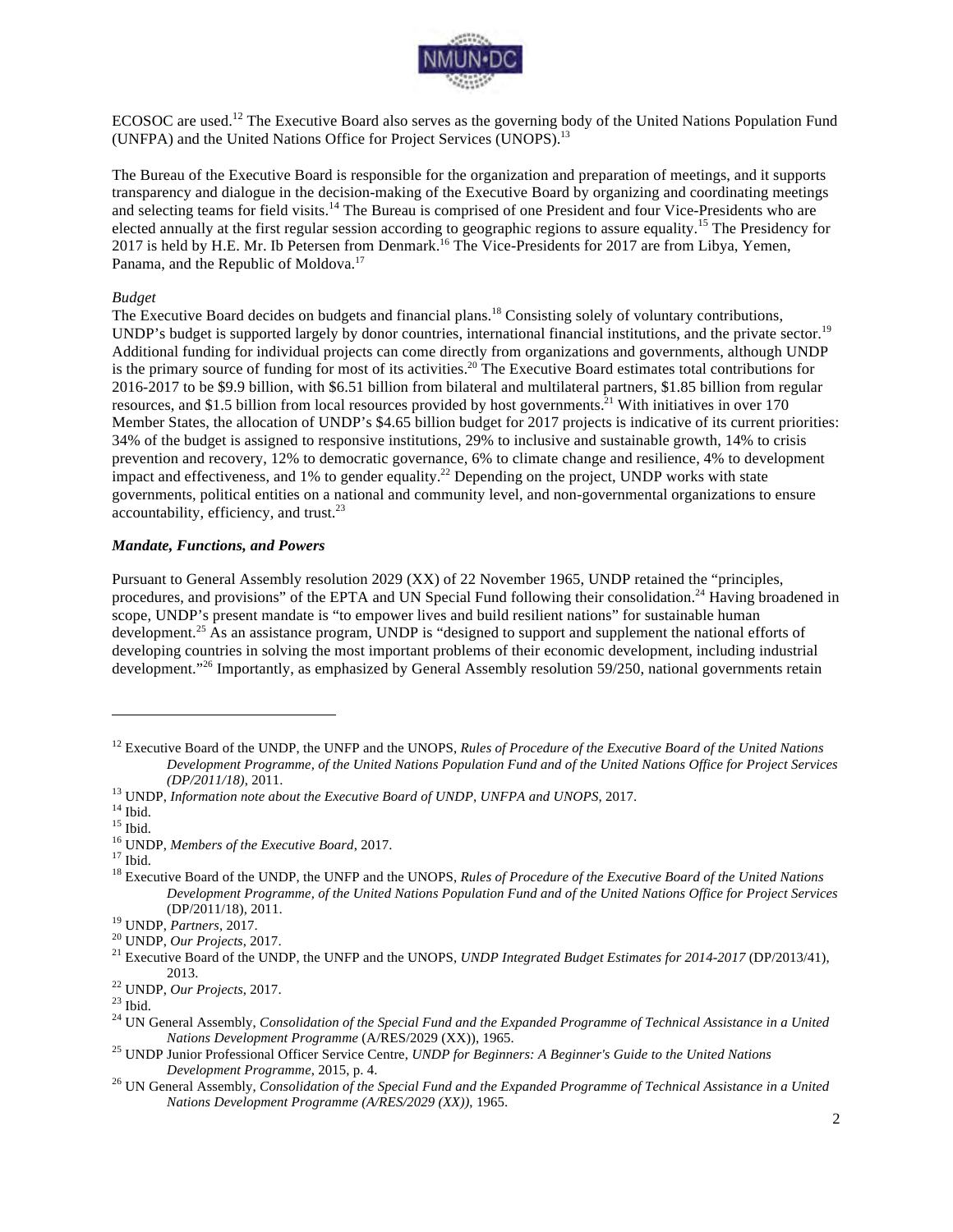

"primary responsibility" for development within their countries.<sup>27</sup> The work of UNDP is carried out through its country offices, which focus on helping Member States develop policies, institutional abilities, leadership skills, and resilience to achieve poverty eradication and the reduction of inequalities.28 To assist in these efforts, UNDP also administers and utilizes the United Nations Volunteers program, the United Nations Capital Development Fund, and the Special Unit for South-South Cooperation.<sup>29</sup> To function effectively across the globe, UNDP works to strengthen partnerships, build capacity, and coordinate the UN's development activities.<sup>30</sup>

#### *Partnerships*

Often, partnerships make it possible for the UNDP to carry out its program of work.<sup>31</sup> With 10,551 registered partners in 2017, UNDP has been able to greatly increase the number of projects it expects to complete.<sup>32</sup> These partners include bodies across the UN system, national governments, the private sector, civil society organizations, financial institutions, and various foundations to finance its activities and carry out projects.33 Partners, especially national governments and foundations, provide much of the funding for UNDP's projects, with \$5 billion being provided annually by national governments alone.<sup>34</sup> In addition to working within the United Nations Partnership Framework (UNPAF), UNDP works with its partners to develop the capacities of national organizations, foster multi-disciplinary approaches to development, strengthen knowledge generation and management, and increase the sharing of best practices.<sup>35</sup>

#### *Capacity-Building*

Building capacity is a focus area that allows UNDP to enhance the performance of various institutions and projects.<sup>36</sup> This is necessary so that programs or initiatives within Member States can strengthen development, public services, or aid.<sup>37</sup> For example, in the context of legal frameworks, UNDP, together with national partners, develops justice reform strategies and works to further access to legal aid services.<sup>38</sup> Another example is promoting domestic resources in combination with aid, supporting international development goals, and strengthening the private sector to create new jobs and promote infrastructure.<sup>39</sup> UNDP also works in Member States to build up their capacity to respond to disasters, especially in terms of preparedness and the development of early warning systems that will allow for the mitigation of disasters.<sup>40</sup>

#### *Coordination*

With different organizations and entities involved in global development policies, it is important to coordinate their activities.<sup>41</sup> To that end, UNDP leads the United Nations Development Group (UNDG), which is an inter-agency group that coordinates all UN entities with responsibilities related to development.<sup>42</sup> Established in 1997 by the General Assembly, UNDG brings together 32 UN funds, offices, programs, departments, and agencies to enhance coherence, efficiency, and effectiveness within the UN development system.<sup>43</sup> UNDP also manages the Resident Coordinator (RC) system, which covers all UN entities that handle development-oriented operational activities.<sup>44</sup> The RC system brings together the "different UN agencies to improve the efficiency and effectiveness of operational

<sup>27</sup> UN General Assembly, *Triennial comprehensive policy review of operational activities for development of the United Nations* 

<sup>&</sup>lt;sup>28</sup> UNDP, *A world of development experience*, 2017.<br>
<sup>29</sup> New Zealand, *United Nations Handbook 2016-17*, 2016, p. 248.<br>
<sup>30</sup> Ibid.<br>
<sup>31</sup> UNDP, 2017 UNDP Partner Survey, 2017.<br>
<sup>32</sup> Ibid.<br>
<sup>33</sup> UNDP, *Partners*, 2017.<br>

<sup>&</sup>lt;sup>36</sup> UNDP, *Capacity Development*, 2017.<br><sup>37</sup> Ibid.<br><sup>38</sup> UNDP, *Access to justice and capable justice services*, 2017.<br><sup>39</sup> UNDP, *Poverty Reduction*, 2017.<br><sup>40</sup> UNDP, *Preparedness & early warning*, 2017.<br><sup>41</sup> UNDP, *Par*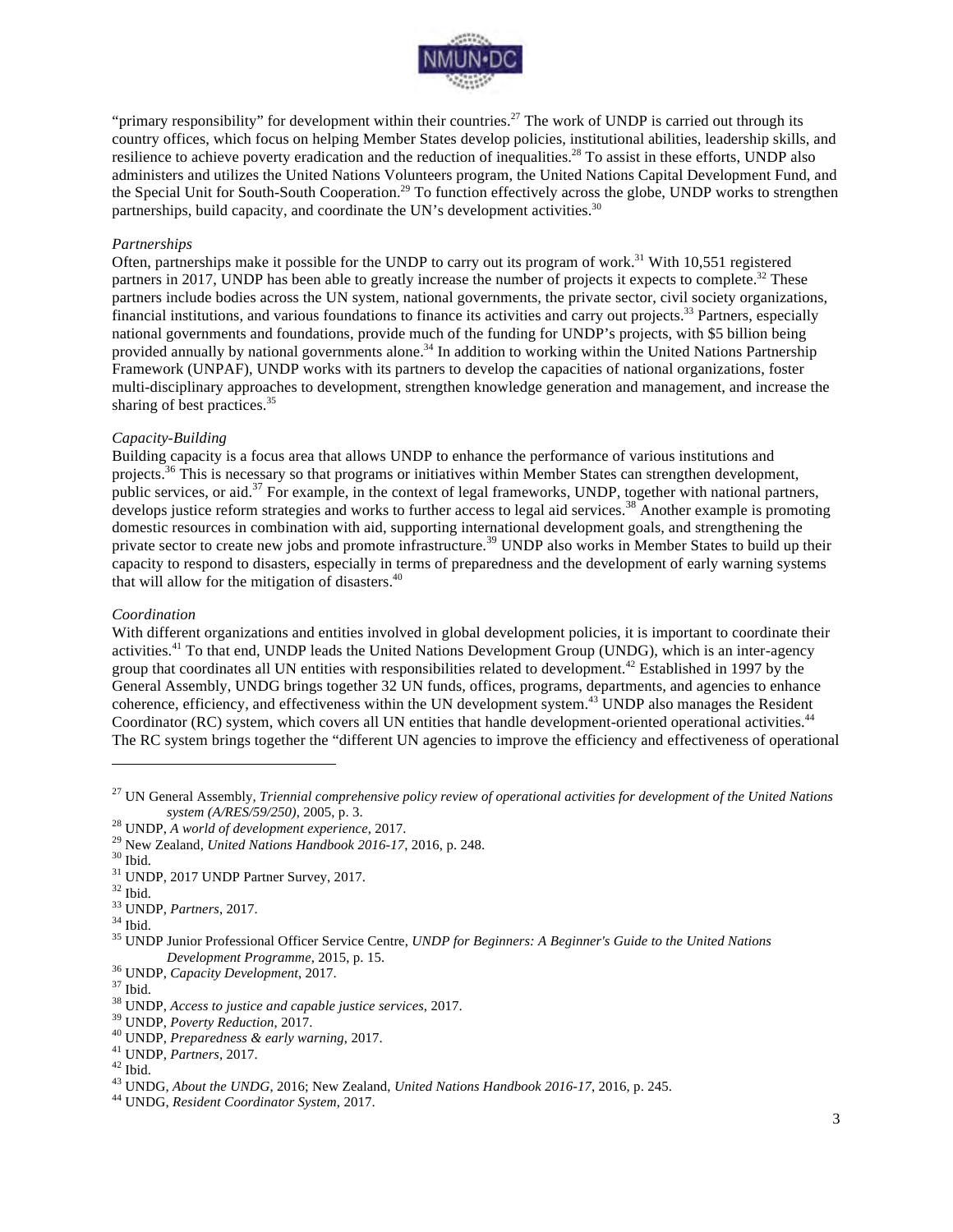

activities at the country level."<sup>45</sup> Together, UNDP and the RC system operate the development frameworks negotiated at the policy level and implement programs on the ground.<sup>46</sup>

#### *Recent Sessions and Current Priorities*

The first regular session of the Executive Board for 2017 was held in New York from 30 January-3 February 2017 and the 2017 annual session was held 30 May-9 June 2017.<sup>47</sup> The second regular session is scheduled to be from 5-11 September 2017.48 Regular sessions are divided into segments for UNDP, UNFPA, and UNOPS, along with a joint segment that focuses on Member State programs.<sup>49</sup> Discussions in the first regular session included the role of UNDP in promoting climate change initiatives, the role of UNDP in advancing the *2030 Agenda for Sustainable Development*, and the development of the *UNDP Strategic Plan: 2018-21*. 50

UNDP is acknowledged as a leader in the UN system for promoting and implementing climate change initiatives in development programs.<sup>51</sup> An emphasis is placed on the promotion of climate change initiatives because UNDP has recognized climate change as one of the most serious threats to the achievement of the Sustainable Development Goals (SDGs), in part due to the higher incidence of natural disasters that result from climate change.<sup>52</sup> In her statement to the Executive Board during the first regular session, then Administrator Helen Clark highlighted the successes of UNDP in 2016, including their involvement in the Climate Change Conference in Marrakech (COP 22) and the UN Biodiversity Conference in Paris (COP 13).<sup>53</sup> The session also included a discussion of the 2030 Agenda and the importance UNDP places upon ensuring that the international community upholds the principal of leaving no one behind.54 The Executive Board encouraged UNDP to ensure that their policies and programs are flexible and inclusive of all Member States.<sup>55</sup> They also encouraged the UNDP to strengthen the RC system and become a leader in establishing inter-agency communication to enhance cooperation and coordination.<sup>56</sup>

During the 2016 annual session, the midterm review of the *UNDP Strategic Plan: 2014-17* found that the UNDP was on track to complete many of its targets.<sup>57</sup> However, there were several gaps in performance identified, including in the areas of energy efficiency, anti-corruption, civil society engagement, basic services, and global development financing.58 In the *UNDP Strategic Plan: 2018-21,* UNDP hopes to address these gaps but also recognizes that emerging global trends that will impact the new plan, such as: the need to respond to protracted crises, violent extremism, forced displacement, and major migrant movements; the deepening effects of climate change, which call for supporting accelerated adaptation and new models of inclusive and low-carbon growth; rapid urbanization, particularly in developing countries; and rising or high inequality within many countries and the ramifications for the economy, governance, human development, and social cohesion.<sup>59</sup>

The Annual Session included the annual report of the Administrator, discussion of financial, budgetary and administrative matters, a review of the drafted *UNDP Strategic Plan: 2018-21,* and a report on the success of UNDP

<sup>&</sup>lt;sup>45</sup> Ibid.<br><sup>46</sup> Ibid.<br><sup>47</sup> Ibid.<br><sup>47</sup> Ibid.<br><sup>48</sup> UNDG, *Resident Coordinator System*, 2017; UNDP, *Schedule of meetings in 2017*, 2017.<br><sup>49</sup> UNDP, *Executive Board: Report of first regular session 2017*, 2017.<br><sup>50</sup> UNDP, Goals, 2017.<br><sup>53</sup> UNDP, *Executive Board: Report of first regular session 2017*, 2017.<br><sup>54</sup> UNDP and UNRISD, Global Trends: Challenges and Opportunities in the Implementation of the Sustainable Development

Goals, 2017.<br><sup>55</sup> Ibid.<br><sup>56</sup> UNDP, *Executive Board: Report of first regular session 2017*, 2017.<br><sup>57</sup> Executive Board of the UNDP, the UNFP and the UNOPS, *Report of the Executive Board on its work during 2016*, 2017.<br><sup>57</sup>

*Including the Annual Report of the Administrator for 2015 (DP/2016/9)*, 2016. <sup>59</sup> UNDP, *Executive Board: Report of first regular session 2017*, 2017.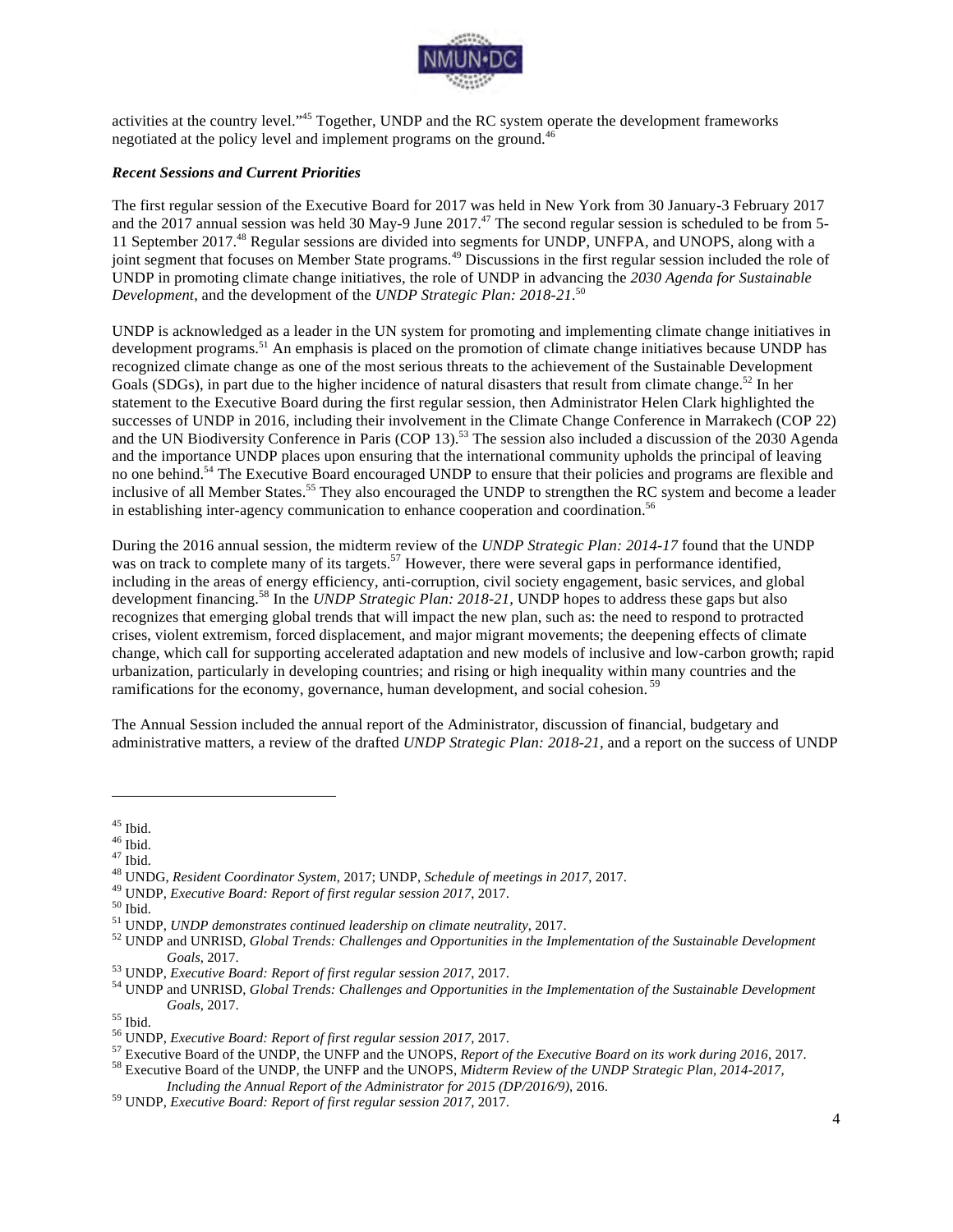

at implementing a gender equality strategy in 2016. <sup>60</sup> The session also included a discussion of the 2016 *Human Development Report* released by the UNDP Human Development Report Office on 21 March 2017 and a presentation by the UNDP Independent Evaluation Office (IEO) of the *2016 Annual Report on Evaluation*. <sup>61</sup> This report analyzes UNDP's current programs and budget and presents recommendations to the Executive Board for improvements, including a more strategic allocation of resources to improve the quality of programming.<sup>62</sup>

#### *Sustainable Development Goals*

UNDP and UNDG played a fundamental role in the determination of the post-2015 development agenda by leading consultative processes and global dialogue that began in 2012 and ultimately resulted in the SDGs.<sup>63</sup> The SDGs on poverty, inequality, and governance are particularly central to UNDP's current work and long-term priorities.<sup>64</sup> UNDP is particularly committed to engaging all people and civil society in not only implementation, but also in monitoring progress of the implementation of the *2030 Agenda for Sustainable Development*. <sup>65</sup> UNDP established the SDG Fund (SDGF) in 2014, which acts as a global multi-donor and multi-agency development tool to support sustainable development activities through combined and multidimensional programs.<sup>66</sup> The SDGF objective is to "bring together UN agencies, national governments, academia, civil society, and business to the challenges of poverty."<sup>67</sup>

To support the implementation of the SDGs, UNDG has formulated the "MAPS" approach, which refers to mainstreaming, acceleration, and policy support.68 According to this approach, UNDP will assist governments to ensure the SDGs are reflected in national policies, support countries to ensure the achievement of SDG targets by addressing specific barriers to progress, and provide policy expertise at every stage of implementation.<sup>69</sup> In 2017, UNDP has been active in promoting full-scale implementation. Recognizing both challenges and opportunities, UNDP has been responsible for studying the successes and gaps in 2016 implementation to improve future efforts.<sup>70</sup> One push has been for better implementation of the SDGs at all levels of government, highlighted by a recent report entitled *Parliament's Role in Implementing the Sustainable Development Goals: A Parliamentary Handbook*. <sup>71</sup> The report presents ways in which parliaments can effectively implement the SDGs and incorporate them into their national agendas.<sup>7</sup>

#### *Conclusion*

The UNDP Executive Board's unique position atop three organizations, UNDP, UNFPA, and UNOPS, as well as its work in facilitating cooperation through the UNDG, positions it to further development on all levels.<sup>73</sup> With its wide range of work in areas including crisis prevention, democratic governance, the environment, and human rights, the UNDP can target its work on the most important aspects of sustainable and equal human development.<sup>74</sup> UNDP continues to work toward sustainable development by building effective and inclusive democratic governance, strengthening resilience, eradicating poverty, and reducing inequalities.<sup>75</sup> With its broad leadership and mandate, UNDP is uniquely positioned to take a strong role in achieving the SDGs and ensuring no one is left behind.<sup>76</sup>

<sup>60</sup> Executive Board of the UNDP, the UNFP and the UNOPS, *Provisional agenda, annotations, list of documents and work plan*,

<sup>&</sup>lt;sup>61</sup> Ibid.<br><sup>61</sup> Ibid.<br><sup>62</sup> Ibid.<br><sup>63</sup> UNDP, *World leaders adopt Sustainable Development Goals, 2015.*<br><sup>65</sup> UNDP, *Sustainable Development Goals, 2017.*<br><sup>67</sup> Ibid.<br><sup>68</sup> UNDG, *The Sustainable Development Goals, 2017.*<br><sup>69</sup>

*Development Programme*, 2015, p. 6. <sup>75</sup> Ibid, p. 4. <sup>76</sup> UNDP, *A world of development experience*, 2017.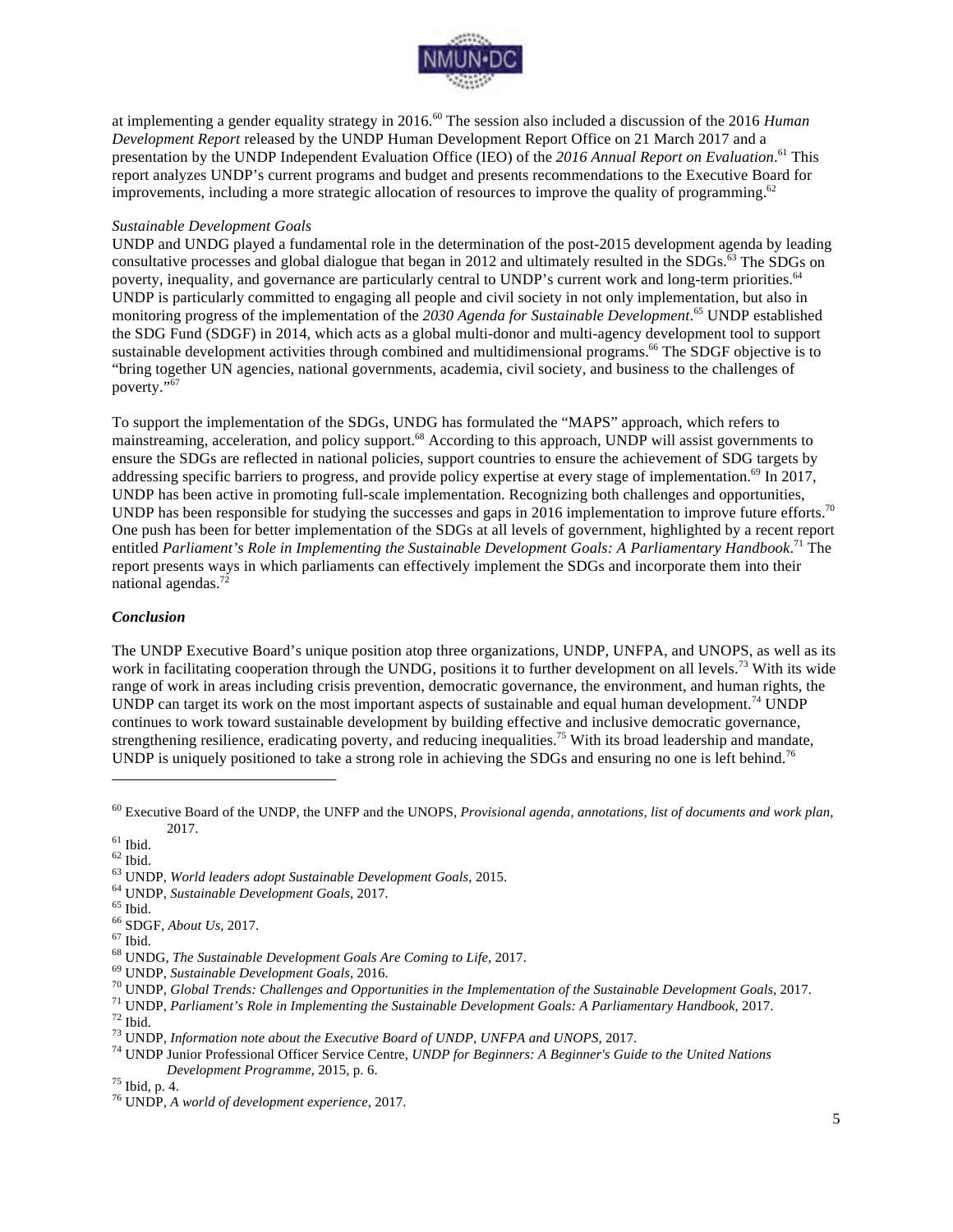

## **Annotated Bibliography**

Executive Board of the United Nations Development Programme, the United Nations Population Fund and the United Nations Office for Project Services. (2016). *Midterm Review of the UNDP Strategic Plan, 2014-2017, Including the Annual Report of the Administrator for 2015 (DP/2016/9)* [Report]. Retrieved 21 May 2017 from: http://undocs.org/DP/2016/9

*This midterm review of the UNDP Strategic Plan is one of the key outcomes from UNDP's 2016 annual session. The review focuses on the changing development landscape and performance on priorities and outcomes of the Strategic Plan. The document presents UNDP's performance profile for the period based on multiple measures as well as providing an explanation for the results the measures. The review also highlights a way forward, pointing out UNDP's vision for 2016-2017. Delegates will find this document useful as it will assist them in identifying the key shortcomings that must be addressed to ensure the Strategic Plan is achieved.* 

New Zealand Ministry of Foreign Affairs and Trade. (2016). *United Nations Handbook 2016-17*. Retrieved 21 May 2017 from: https://mfat.govt.nz/assets/\_securedfiles/Handbooks/United\_Nations\_Handbook-2016-2017.pdf

*The United Nations Handbook 2016-17 provides information not only on UNDP, but also on the complete organization of the UN. Delegates can find basic information about all programs, committees, and funds within the UN system, including a quick overview of UNDP. Furthermore, it provides information on the involvement of UNDP with those other programs, committees, and funds, providing the ability to gain an overall understanding of UNDP's role and position within the UN system.*

United Nations Development Group. (2016). *The Sustainable Development Goals Are Coming to Life* [Report]. Retrieved 21 May 2017 from: https://undg.org/wp-content/uploads/2016/12/SDGs-are-Coming-to-Life-UNDG-1.pdf *This report provides insight into the efforts taken to implement the SDGs at the country level just six months after their roll-out, presenting snapshots from 16 countries across all regions. It details how Member States are integrating the 2030 Agenda for Sustainable Development into visions and plans at the national, sub-national, and local levels. The report also highlights MAPS, UNDG's approach for SDG mainstreaming. Delegates should use this as a guide to see how the SDGs can be implemented at the country level.*

United Nations Development Programme. (2017). *Executive Board* [Website]. Retrieved 21 May 2017 from: http://www.undp.org/content/undp/en/home/operations/executive\_board/overview.html

*This website explains the Executive Board of UNDP. The current membership is shown as well as the dates for each membership term so delegates can see when it changes. Latest updates, session documents, and other key information can be accessed here to follow and understand the work of the Executive Board. Delegates can access recent and older session reports to familiarize themselves with the decisions and work of UNDP. For a better understanding of the process during sessions, the rules of procedure for the Executive Board can also be accessed.*

United Nations Development Programme Junior Professional Officer Service Centre. (2015). *UNDP for Beginners: A Beginner's Guide to the United Nations Development Programme*. Retrieved 21 May 2017 from: http://www.jposc.undp.org/content/dam/jposc/docs/Recruitment-documents/UNDP%20for%20Beginners%20- %205%20edition%20-%20May%202015.pdf

*This guide is a comprehensive introduction to UNDP that explains key aspects such as its structure, development, and function. The document also clearly presents UNDP's role within the UN development system and its interactions with other UN bodies and outside organizations. Basic questions such as what UNDP does, what its internal entities do, principles of UNDP, and funding sources are discussed and explained. This is a great starting point for delegates to gather basic information about the operations and organization of UNDP before dealing with more specific topics.*

# **Bibliography**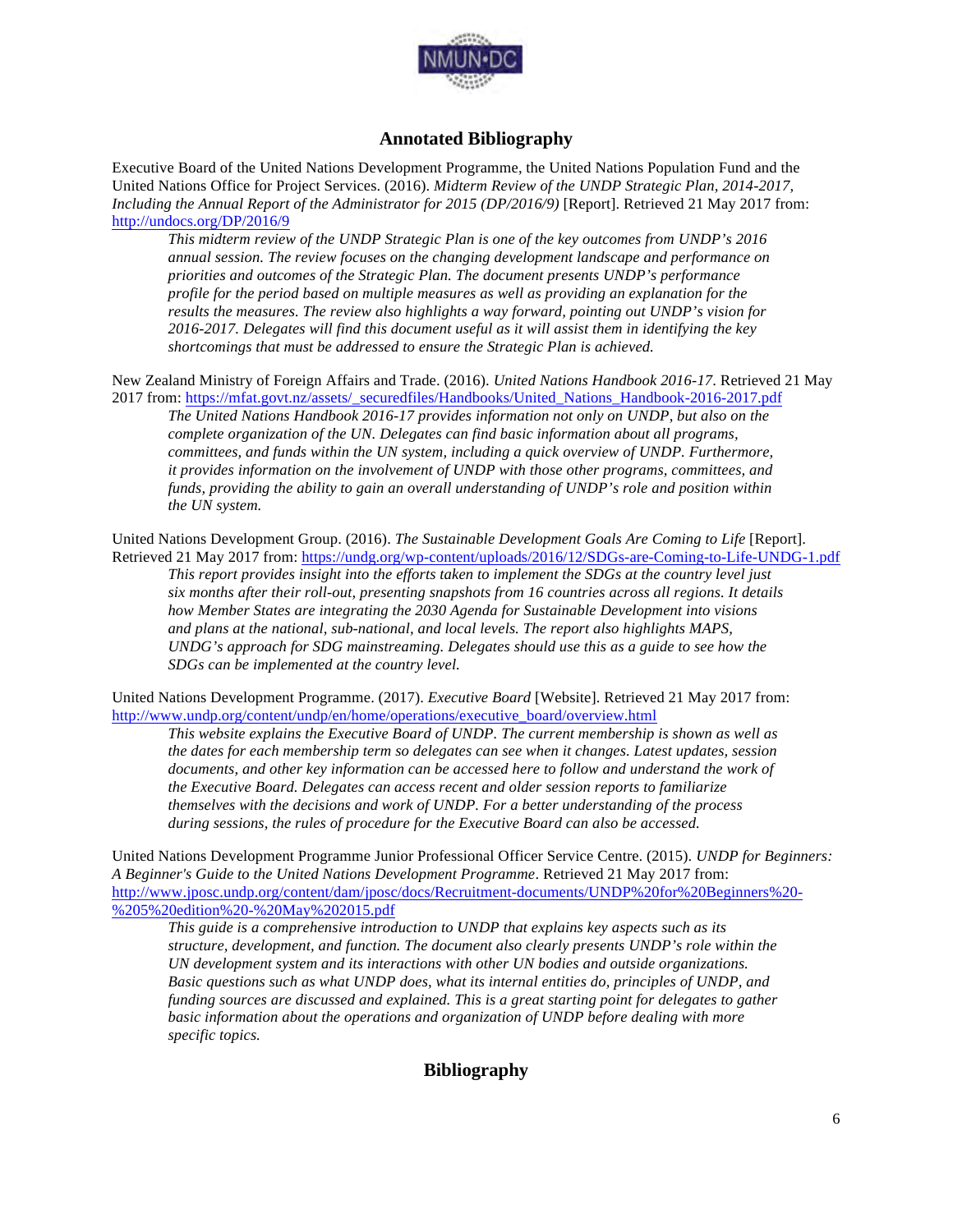

*Charter of the United Nations*. (1945). Retrieved 21 May 2017 from: http://www.un.org/en/charter-unitednations/index.html

Executive Board of the United Nations Development Programme, the United Nations Population Fund and the United Nations Office for Project Services. (2011). *Rules of Procedure of the Executive Board of the United Nations Development Programme, of the United Nations Population Fund and of the United Nations Office for Project Services (DP/2011/18)*. Retrieved 21 May 2017 from: http://undocs.org/DP/2011/18

Executive Board of the United Nations Development Programme, the United Nations Population Fund and the United Nations Office for Project Services. (2013). *UNDP Integrated Budget Estimates for 2014-2017 (DP/2013/41)* [Report]*.* Retrieved 21 May 2017 from: http://undocs.org/DP/2013/41

Executive Board of the United Nations Development Programme, the United Nations Population Fund and the United Nations Office for Project Services. (2013). *UNDP Strategic Plan, 2014-2017*. Retrieved 21 May 2017 from: http://undocs.org/DP/2013/40

Executive Board of the United Nations Development Programme, the United Nations Population Fund and the United Nations Office for Project Services. (2016). *Midterm Review of the UNDP Strategic Plan, 2014-2017, Including the Annual Report of the Administrator for 2015 (DP/2016/9)* [Report]. Retrieved 21 May 2017 from: http://undocs.org/DP/2016/9

Executive Board of the United Nations Development Programme, the United Nations Population Fund and the United Nations Office for Project Services. (2017). *Provisional Agenda, Annotations, List of Documents and Workplan (DP/2017/L.2)*. Retrieved 21 May 2017 from: http://undocs.org/DP/2017/L.2

Executive Board of the United Nations Development Programme, the United Nations Population Fund and the United Nations Office for Project Services. (2017). *Report of the first regular session 2017 (DP/2017/L.1)* [Report]. Retrieved 21 April 2017 from:

http://www.undp.org/content/dam/undp/library/corporate/Executive%20Board/2017/Annual-session/dp2017-13e.pdf

New Zealand Ministry of Foreign Affairs and Trade. (2016). *United Nations Handbook 2016-17*. Retrieved 21 May 2017 from: https://mfat.govt.nz/assets/\_securedfiles/Handbooks/United\_Nations\_Handbook-2016-2017.pdf

Sustainable Development Goals Fund. (2017). *About us* [Website]. Retrieved 21 May 2017 from: http://www.sdgfund.org/about-us

United Nations Development Group. (2017). *About UNDG* [Website]. Retrieved 21 May 2017 from: https://undg.org/about/

United Nations Development Group. (2017). *Resident Coordinator System* [Website]. Retrieved 21 May 2017 from: https://undg.org/leadership/the-un-resident-coordinator/

United Nations Development Group. (2016). *The Sustainable Development Goals Are Coming to Life* [Report]. Retrieved 21 May 2017 from: https://undg.org/wp-content/uploads/2016/12/SDGs-are-Coming-to-Life-UNDG-1.pdf

United Nations Development Programme. (2015, September 25). *World leaders adopt Sustainable Development Goals* [Press Release]. Retrieved 21 May 2017 from: http://www.undp.org/content/undp/en/home/presscenter/pressreleases/2015/09/24/undp-welcomes-adoption-ofsustainable-development-goals-by-world-leaders.html

United Nations Development Programme. (2017). *Access to justice and capable justice services* [Website]. Retrieved 21 May 2017 from:

http://www.undp.org/content/undp/en/home/ourwork/democraticgovernance/overview.html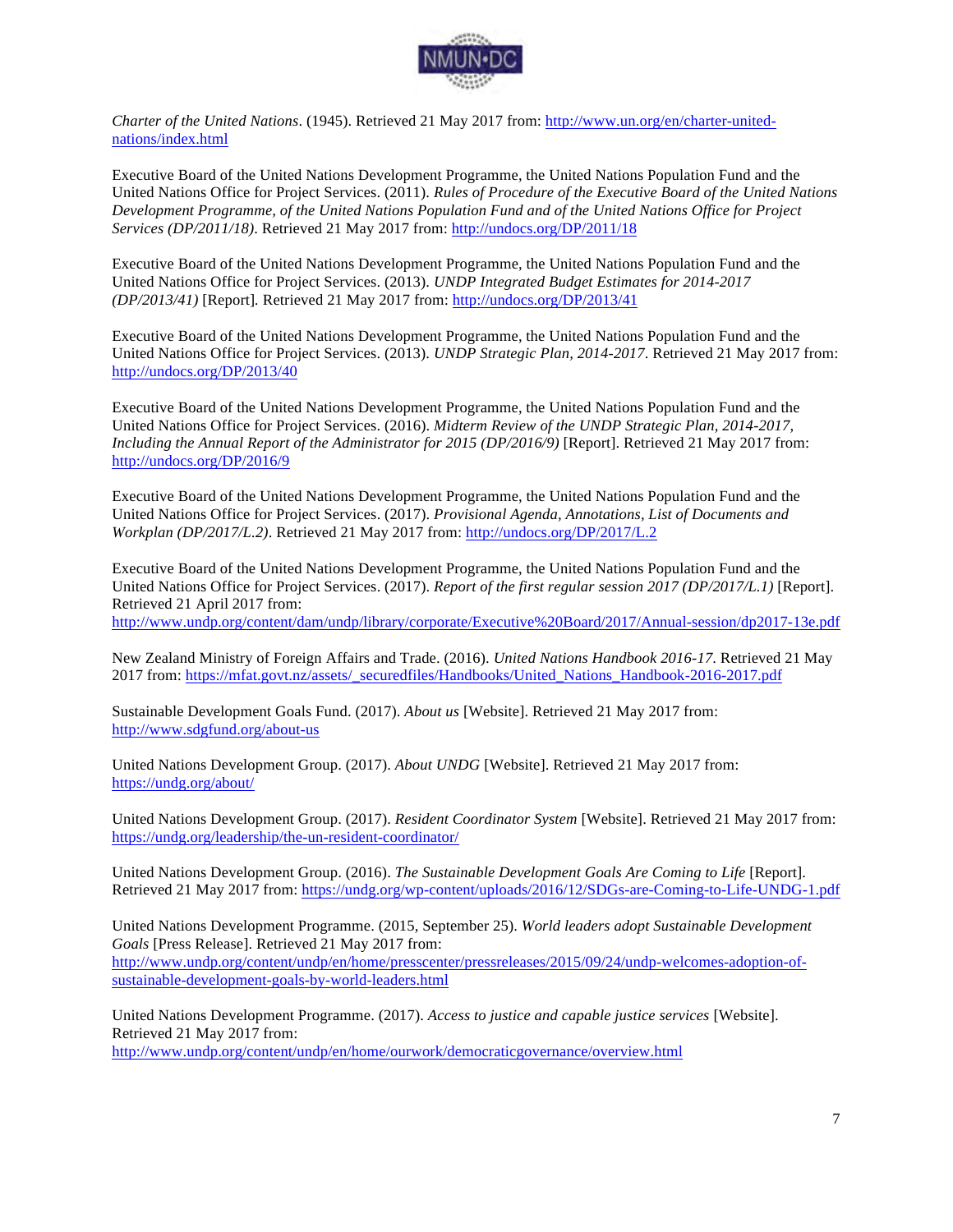

United Nations Development Programme. (2017). *Annex 7: UNDP's 'Offer' on the 2030 Agenda and the SDGs*  [Website]. Retrieved 21 May 2017 from:

http://www.undp.org/content/dam/undp/library/corporate/Executive%20Board/2016/Annual-session/DP2016- 9\_Annex%207.docx

United Nations Development Programme. (2017). *A world of development experience* [Website]. Retrieved 21 May 2017 from: http://www.undp.org/content/undp/en/home/operations/about\_us.html

United Nations Development Programme. (2017, April 19). *Biography of the Administrator-Designate of the United Nations Development Programme* [Press Release]. Retrieved 21 May 2017 from: http://www.undp.org/content/undp/en/home/presscenter/pressreleases/2017/04/19/biography-of-the-administratorof-the-united-nations-development-programme.html

United Nations Development Programme. (2017). *Capacity Development* [Website]. Retrieved 21 May 2017 from: http://www.undp.org/content/undp/en/home/ourwork/environmentandenergy/focus\_areas/water\_and\_ocean\_governa nce/capacity-development/

United Nations Development Programme. (2017). *Executive Board* [Website]. Retrieved 21 May 2017 from: http://www.undp.org/content/undp/en/home/operations/executive\_board/overview.html

United Nations Development Programme. (2017). *Executive Board: Annual session 2016* [Website]. Retrieved 21 May 2017 from:

http://www.undp.org/content/undp/en/home/operations/executive\_board/documents\_for\_sessions/adv2016annual.html

United Nations Development Programme. (2017). *Executive Summary 2017 UNDP Partnership Survey* [Report]. Retrieved 18 June 2017 from:

http://www.undp.org/content/dam/undp/library/corporate/Partnerships/Executive%20Summary%20of%202017%20 Partnership%20Survey%20Findings.pdf

United Nations Development Programme. (2017). *Information note about the Executive Board of UNDP, UNFPA and UNOPS* [Website]. Retrieved 21 May 2017 from: http://www.undp.org/content/undp/en/home/operations/executive\_board/information\_noteontheexecutiveboard/

United Nations Development Programme. (2017). *Members of the Executive Board* [Website]. Retrieved 21 May 2017 from: http://www.undp.org/content/undp/en/home/operations/executive\_board/membership.html

United Nations Development Programme. (2017). *Our Projects* [Website]. Retrieved 21 May 2017 from: http://open.undp.org/#2017

United Nations Development Programme. (2017) *Parliament's Role in Implementing the Sustainable Development Goals: A Parliamentary Handbook* [Report]. Retrieved 18 June 2017 from: http://www.undp.org/content/undp/en/home/librarypage/democraticgovernance/parliamentary\_development/parliament-s-role-in-implementing-the-sustainable-development-go.html

United Nations Development Programme. (2017). *Partners* [Website]. Retrieved 21 May 2017 from: http://www.undp.org/content/undp/en/home/ourwork/funding/partners.html

United Nations Development Programme. (2017). *Preparedness & early warning* [Website]. Retrieved 21 May 2017 from: http://www.undp.org/content/undp/en/home/climate-and-disaster-resilience/disaster-riskreduction/preparedness-and-early-warning.html

United Nations Development Programme. (2017). *Poverty Reduction* [Website]. Retrieved 21 May 2017 from: http://www.undp.org/content/undp/en/home/ourwork/povertyreduction/overview.html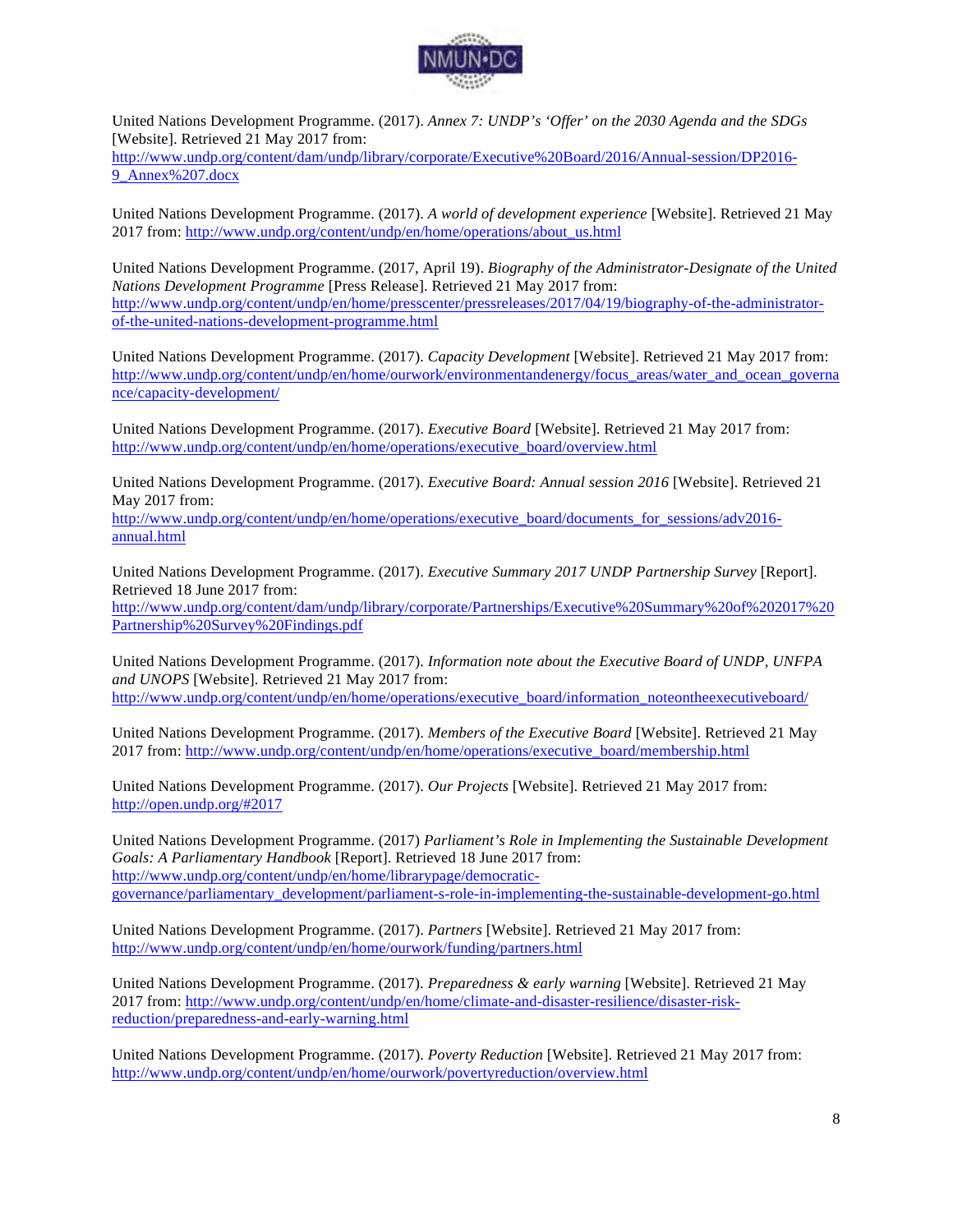

United Nations Development Programme. (2017). *Schedule of meetings in 2017* [Website]. Retrieved 21 May 2017 from: http://www.undp.org/content/undp/en/home/operations/executive\_board/session\_dates.html

United Nations Development Programme. (2017). *Sustainable Development Goals* [Website]. Retrieved 21 May 2017 from: http://www.undp.org/content/undp/en/home/sustainable-development-goals.html

United Nations Development Programme. (13 December 2017). *UNDP demonstrates continued leadership on climate neutrality* [Website]. Retrieved 21 May 2017 from: http://www.undp.org/content/undp/en/home/presscenter/pressreleases/2016/12/13/undp-demonstrates-continuedleadership-on-climate-neutrality.html

United Nations Development Programme Junior Professional Officer Service Centre. (2015). *UNDP for Beginners: A Beginner's Guide to the United Nations Development Programme*. Retrieved 21 May 2017 from: http://www.jposc.undp.org/content/dam/jposc/docs/Recruitment-documents/UNDP%20for%20Beginners%20- %205%20edition%20-%20May%202015.pdf

United Nations Development Programme and United Nations Research Institute for Social Development. (14 March 2017). *Global Trends: Challenges and Opportunities in the Implementation of the Sustainable Development Goals* [Report]. Retrieved 21 April 2017 from: http://www.undp.org/content/undp/en/home/librarypage/sustainabledevelopment-goals/global-trends--challenges-and-opportunities-in-the-implementatio.html

United Nations, General Assembly, Fourth session. (1949). *Expanded programme of technical assistance for economic development of under-developed countries (A/RES/304 (IV))* [Resolution]. Retrieved 21 May 2017 from: http://undocs.org/A/RES/304(IV)

United Nations, General Assembly, Thirteenth session. (1958). *Establishment of the Special Fund (A/RES/1240 (XIII))* [Resolution]. Retrieved 21 May 2017 from: http://undocs.org/A/RES/1240(XIII)

United Nations, General Assembly, Twentieth session. (1965). *Consolidation of the Special Fund and the Expanded Programme of Technical Assistance in a United Nations Development Programme (A/RES/2029 (XX))* [Resolution]. Retrieved 21 May 2017 from: http://undocs.org/A/RES/2029(XX)

United Nations, General Assembly, Fifty-ninth session. (2005). *Triennial comprehensive policy review of operational activities for development of the United Nations system (A/RES/59/250)* [Resolution]. Adopted on the report of the Second Committee (A/59/488/Add.1). Retrieved 21 May 2017 from: http://undocs.org/A/RES/59/250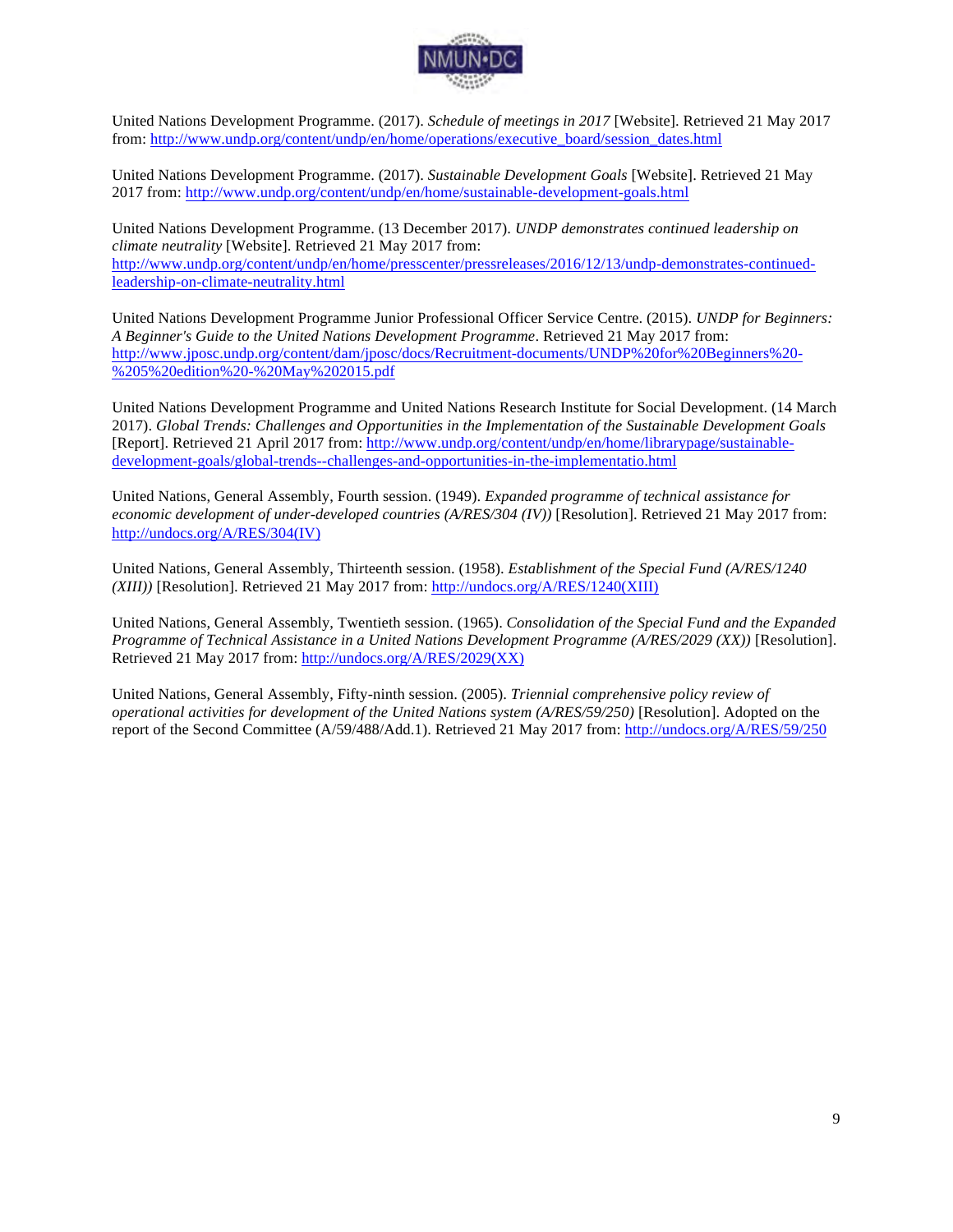

# **I. Harmonizing National Development Plans with the 2030 Agenda for Sustainable Development**

*"Addressing poverty and vulnerabilities and building resilience requires governments to work across ministries and sectors and within broader partnerships. We in the UN development system need to be prepared to work collaboratively in support of countries' sustainable development plans. A transformative sustainable development agenda demands adaptation and change from us all."*<sup>77</sup>

#### *Introduction*

The Sustainable Development Goals (SDGs) were designed to promote full human development, ensure environmental sustainability, and catalyze action on a number of challenges facing the international community in order to reach a specific set of objectives by 2030.<sup>78</sup> With 836 million, or 20% of people in developing regions, living in extreme poverty and 6 million children under the age of five dying each year, there is a high level of urgency in the international community to make these goals actionable.<sup>79</sup> Furthermore, climate change threatens to exacerbate food insecurity, natural disasters, and habitat loss by altering weather patterns.<sup>80</sup> National development plans (NDP) are created by governments and contain development goals and targets, as well as the responsibilities that various actors (the government, civil society, the private sector, and others) have in achieving those outcomes.<sup>81</sup> Typically, the process to implement an NDP involves examining the progress of the previous NDP, drafting a new plan based on lessons learned, and undertaking periodic reviews throughout the implementation process.<sup>82</sup> Effective national planning has been recognized as necessary to achieve sustainable development and poverty eradication.<sup>83</sup> To this end, harmonizing national development plans (NDPs) with the SDGs will help Member States achieve the post-2015 development agenda.<sup>84</sup> The United Nations Development Programme (UNDP), as the preeminent United Nations (UN) body for development, is ideally positioned to assist in this process through its activities in over 170 Member States.<sup>85</sup>

#### *International and Regional Framework*

At the 1992 United Nations Conference on Environment and Development (UNCED), also known as the Earth Summit, representatives of 172 governments and 2,400 non-governmental organizations (NGOs) identified the need to reconcile economic development with environmental protection in policies and planning at both the national and international levels.<sup>86</sup> *Agenda 21* (1992), one of the outcome documents of the conference, outlined the concept of national sustainable development strategies (NSDS) and encouraged states to develop comprehensive, cross-sectoral plans with the goal of promoting development while respecting the environment and natural resource constraints.<sup>87</sup> Another outcome document from UNCED was the *Rio Declaration on Environment and Development* (1992), a collection of 27 principles regarding the international environmental agenda.<sup>88</sup> These included provisions on national policies and information-gathering in order to make more informed decisions on environmental issues.<sup>89</sup>

<sup>77</sup> UNDP, *Speech by Administrator of UNDP Helen Clark at the Operational Activities Segment of ECOSOC – Annual Dialogue*  with Executive Heads on 24 February 2015, in New York, 2015.<br><sup>78</sup> UN General Assembly, *Transforming our world: the 2030 Agenda for Sustainable Development (A/RES/70/1)*, 2015, p. 5.<br><sup>79</sup> UN DPI, *Goal 3: Ensure healthy l* 

forms everywhere, 2017.<br><sup>80</sup> UN DPI, Goal 13: Take urgent action to combat climate change and its impacts, 2017.<br><sup>81</sup> UNDP & UNEP, Mainstreaming Environment and Climate for Poverty Reduction and Sustainable Development, 20

sustainable development.<br>
<sup>85</sup> UNDP, Sustainable Development Goals.<br>
<sup>86</sup> UN DPI, *UN Conference on Environment and Development (1992)*, 1997.<br>
<sup>87</sup> UN DPI, *UN Conference on Environment and Development (1992)*, 1997; UNCE *Development*, 1992. <sup>89</sup> UNCED, *Rio Declaration on Environment and Development*, 1992, p. 3.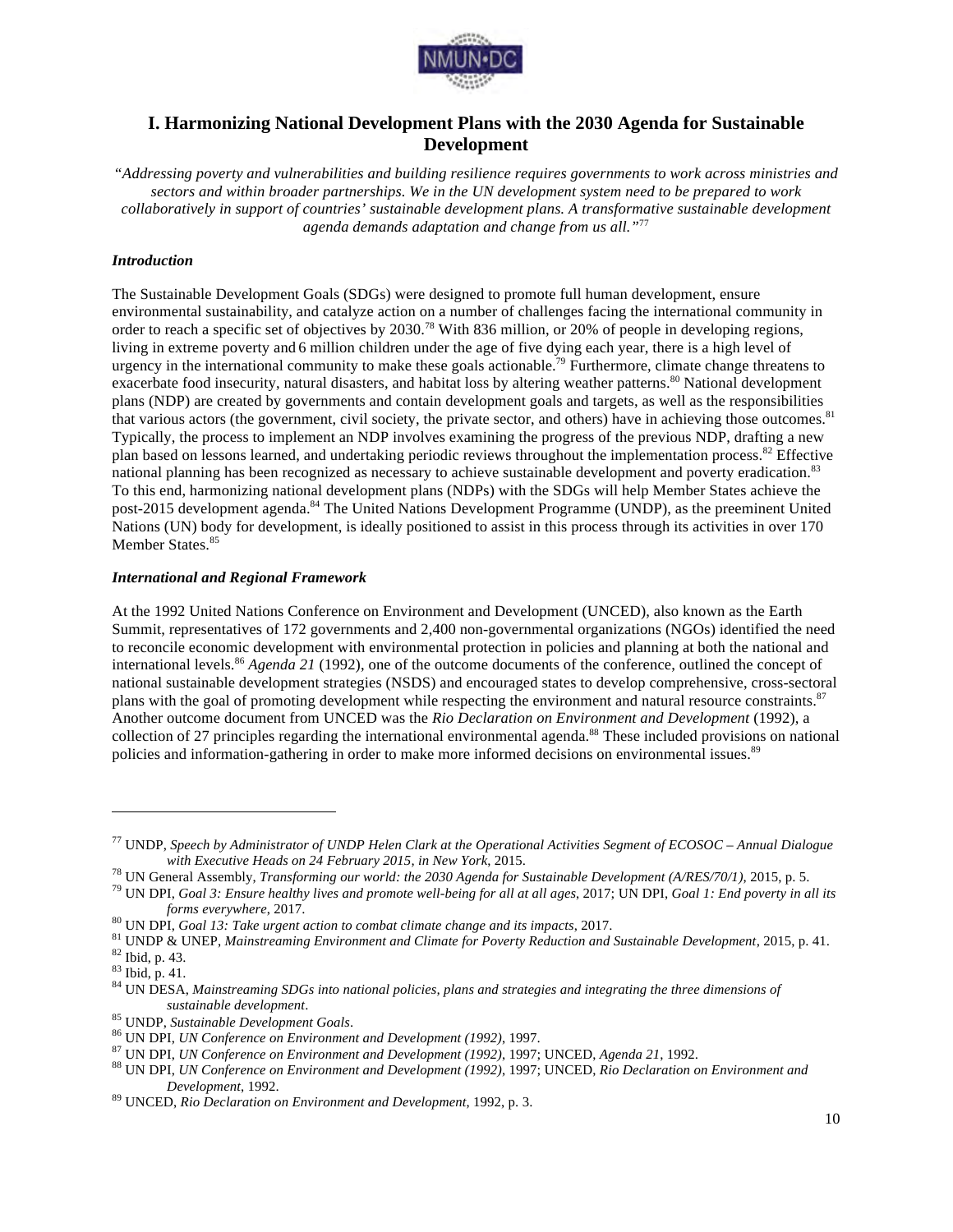

In 2000, Member States at the Millennium Summit adopted a number of commitments, including reducing extreme poverty and hunger, achieving universal primary education, and improving access to healthcare; these commitments were used to create the Millennium Development Goals (MDG).<sup>90</sup> Target 7A of the MDGs called for Member States to incorporate sustainable development into NDPs, thereby integrating sustainability across all sectors instead of just within their NSDS.<sup>91</sup> At the 2010 United Nations Summit on the MDGs, the international community identified the need to create a development agenda for the period following the conclusion of the MDGs at the end of 2015.<sup>92</sup> This sparked a larger debate over the framing of the post-2015 development agenda. Critics of the MDGs recognized the lack of a strong environmental dimension within the goals, while others wanted to retain the focus on poverty alleviation found in the MDGs.<sup>93</sup> There was general acknowledgement of some weaknesses within the MDG framework, including the absence of any reference to good governance, institution-building, or monitoring progress at the national level. $94$  Taking these concerns into account, the Member States at the United Nations Sustainable Development Summit adopted the *2030 Agenda for Sustainable Development* (2015), which created the 17 SDGs and 169 targets.<sup>95</sup> It also detailed the right of each Government to interpret and integrate the targets into their NDPs as they deemed best.<sup>96</sup>

Apart from the SDGs and their targets and indicators, the *2030 Agenda for Sustainable Development* mentions a number of other international agreements that compose the post-2015 development agenda.<sup>97</sup> The implementation of these documents is considered integral to the achievement of the SDGs, and the *2030 Agenda for Sustainable Development* calls for Member States to integrate these agreements, as well as the targets and indicators of the SDGs, into NDPs.<sup>98</sup> The *Addis Ababa Action Agenda* (2015) highlights several areas relevant to financing for NDPs, including by promoting private investment, identifying infrastructure gaps, addressing tax reform issues, and promoting linkages between regional and national development objectives.<sup>99</sup> Furthermore, the *Paris Agreement*   $(2015)$  is designed to limit an increase in the global temperature to  $2^{\circ}C$ , and stresses the need to formulate national adaptation plans that identify specific vulnerabilities to climate change. $100$ 

#### *Role of the International System*

UNDP is tasked with supporting Member States' monitoring efforts for the SDGs and incorporating the goals within development assistance frameworks and national legislation.101 In its *Strategic Plan 2014-2017*, UNDP committed to working with a broad range of organizations, including international financial institutions and civil society organizations  $(CSOS)$ .<sup>102</sup> It has followed up by helping Member States raise public awareness for the SDGs, integrate the goals into existing national policies and development frameworks, and examine progress in Voluntary National Reviews (VNRs).<sup>103</sup> This process is led by United Nations Country Teams (UNCTs), which are headed by a Resident Coordinator and consist of representatives from UN entities operating in a Member State.<sup>104</sup> UNCTs are mandated to harmonize international assistance with national priorities and development plans by examining challenges in implementing the SDGs on a national level, as well as identifying areas for improvement in national

<sup>&</sup>lt;sup>90</sup> UN General Assembly, *United Nations Millennium Declaration* (*A/RES/55/2*), 2000, p. 5; UN DPI, *Background*.<br><sup>91</sup> UN DESA, *National Sustainable Development Strategies*, 2017.<br><sup>92</sup> UN DESA, *Process overview*, 2017

<sup>(</sup>SDGs)?, pp. 1-3.<br><sup>94</sup> UNDG, *The Global Conversation Begins: Emerging Views for a New Development Agenda*, 2013, pp. 2-3.<br><sup>95</sup> UN DESA, *Transforming our world: The 2030 Agenda for Sustainable Development*, 2017; UN Gene

Transforming our world: the 2030 Agenda for Sustainable Development (A/RES/70/1), 2015, pp. 15-27.<br><sup>96</sup> UN General Assembly, *Transforming our world: the 2030 Agenda for Sustainable Development (A/RES/70/1)*, 2015, p. 13.

<sup>(</sup>*A/RES/69/313*), 2015, pp. 4, 6, 8, 11.<br><sup>100</sup> COP 21, *Paris Agreement*, 2015, p. 10.<br><sup>101</sup> UNDP, *Millennium Development Goals*.<br><sup>102</sup> UNDP, *Changing with the World: UNDP Strategic Plan: 2014-2017*, pp. 21-22, 28; UNDG *Goals Are Coming to Life: Stories of Country Implementation and UN Support*, 2016, pp. 3, 8. <sup>103</sup> Ibid. <sup>104</sup> UNDP, *Millennium Development Goals*; WHO, *WHO's work with the United Nations*, 2017.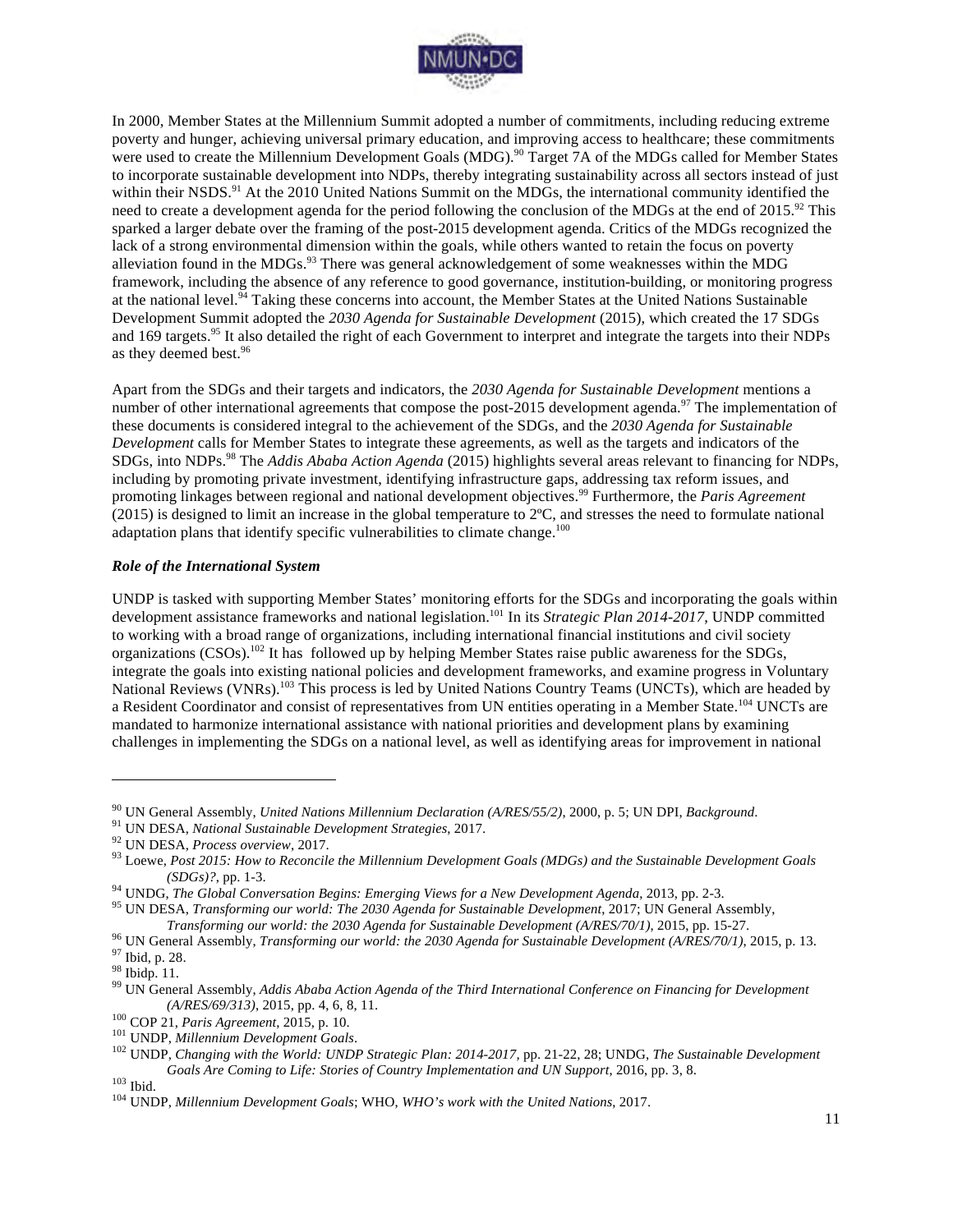

policies and programs.<sup>105</sup> In order to effectively promote the integration of the SDGs into NDPs, UNCTs follow the MAPS approach, which includes:

- Mainstreaming: placing the SDGs at the center of development plans at the national, subnational, and local levels;
- Acceleration: directing efforts and financing toward key nationally-determined priorities where they can have the biggest impact; and
- Policy support: assistance from the UN for mainstreaming and acceleration, as well as in the actual implementation of NDPs.<sup>106</sup>

The Economic and Social Council (ECOSOC) plays an important role in coordinating action across the UN system and organizing follow-up processes to major international conferences, including by developing regional approaches through its subsidiary bodies.<sup>107</sup> ECOSOC also hosts the High Level Political Forum on Sustainable Development (HLPF), which was envisioned in the *2030 Agenda for Sustainable Development* to provide a mechanism for reviewing the SDGs.108 It meets annually to guide the international community on the implementation of the SDGs and help Member States strengthen their NDPs through the exchange of successes and challenges, using the VNRs submitted by Member States.<sup>109</sup> Additionally, ECOSOC organizes the Development Cooperation Forum (DCF), which meets biennially to promote dialogue between Member States, CSOs, the private sector, and other stakeholders.<sup>110</sup> The outcomes of the DCF are then implemented by regional organizations and used in the formulation and implementation of national-level policies, such as NDPs.<sup>111</sup>

#### *Integrating the SDGs into National Law and Development Strategies*

The *2030 Agenda for Sustainable Development* recognized that each Member State has the primary responsibility for its own development and implementation of the SDGs.<sup>112</sup> NDPs provide a basis for action and present an opportunity to mobilize existing national institutions and priorities for this purpose.<sup>113</sup> However, several obstacles have been identified in effective NDPs governance by Member States, including a failure to regularly plan and budget for their implementation and difficulties in adjusting NDPs in response to new challenges.<sup>114</sup> Institutionalizing processes that can withstand political transitions, promote stakeholder engagement, and ensure a regular review of progress will promote success where past efforts to incorporate sustainable development into national policies have encountered complications.<sup>115</sup> Already, there have been a wide variety of approaches to integrate the SDGs into NDPs.<sup>116</sup> Member States such as Egypt and Switzerland have integrated sustainable development into their constitutions, and Madagascar and Estonia undertook studies to determine overlaps between the SDGs and their NDPs in order to identify gaps.117 Colombia, Georgia, and Venezuela, among others, determined the institutions and policies relevant to the implementation of specific targets and indicators during the 2016 VNR review process under the HLPF.118 Additionally, the Republic of Korea, using the guidelines of the Global Compact, has reached out to over 280 companies as part of a broader effort to engage stakeholders in the implementation of

<sup>&</sup>lt;sup>105</sup> UNDP, A world of development experience; UNDG, *UN* at the Country Level, 2016.<br><sup>106</sup> Swanson, Mainstreaming the 2030 Agenda for Sustainable Development: Reference Guide to UN Country Teams, 2015, p. 9.<br><sup>107</sup> UN ECO

International Institute for Sustainable Development, 2016.<br>
<sup>108</sup> UN General Assembly, *Transforming our world: the 2030 Agenda for Sustainable Development (A/RES/70/1)*, 2015, p. 33.<br>
<sup>109</sup> UN DESA, *High Level Political* 11. <sup>113</sup> Olsen & Zusman, *Governance and National Development Strategies: Implications for the Sustainable Development Goals*,

<sup>2014,</sup> p. 2.<br><sup>114</sup> Swanson & Pintér, *Governance Structures for National Development Strategies*, 2006, pp. 2, 31.<br><sup>115</sup> Olsen & Zusman, *Governance and National Development Strategies: Implications for the Sustainable Deve* 

<sup>2014,</sup> p. 3. <sup>116</sup> UN DESA, *Synthesis of Voluntary National Reviews*, 2016, p. 13. <sup>117</sup> Ibid, p. 16. <sup>118</sup> Ibid, pp. 38-39.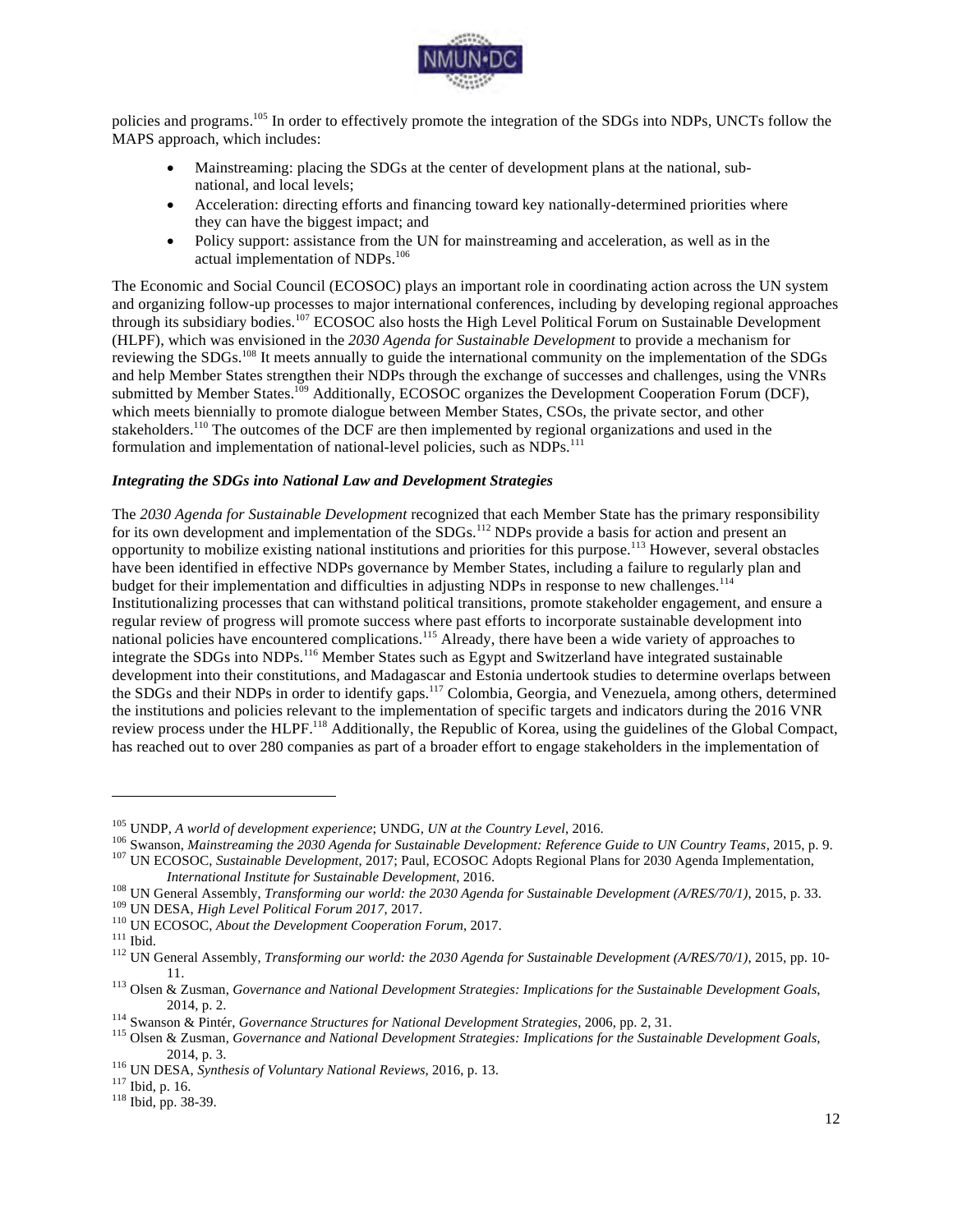

the SDGs.<sup>119</sup> At the time of the HLPF session in July 2016, Member States were still in the process of developing systems for tracking progress on the targets and indicators, but the data and the strategies from VNRs will eventually help in the more effective creation and implementation of NDPs.<sup>120</sup>

#### *Case Study: Uganda*

In cooperation with UNDP, Uganda has taken a number of steps to harmonize its *2015/16-2019/20 National Development Plan* (NDPII) and subnational plans with the SDGs.<sup>121</sup> The government established its National SDG Task Force to coordinate action and connect with development agencies, CSOs, and the private sector in its implementation.<sup>122</sup> The UNCT in Uganda established a coordination group to work in parallel with the National SDG Task Force in aligning international efforts with national development priorities.<sup>123</sup> Furthermore, with assistance from UNDP, Uganda is in the process of adapting its National Standard Indicator Framework (NSIF) to the SDGs and identified a number of means to improve the system.<sup>124</sup> These include expanding the NSIF to increase its coverage of SDG indicators from 80 to all 232 and enhancing data collection in collaboration with Global Pulse, an initiative of the Secretary-General for research and development on utilizing data for sustainable development.<sup>125</sup> These improvements will strengthen the success of the SDGs in Uganda by allowing the NDPII to be adapted based on the results of monitoring and review processes.<sup>126</sup> Finally, Uganda has submitted a report highlighting good governance objectives, such as improving public sector management, empowering local governments with adequate financial and human resources, and increasing linkages and collaboration between government sectors.127 The National CSO Core Reference Group aids in this process by bridging the gap between national and local governments and promoting awareness of the SDGs.<sup>128</sup> While not necessarily indicative of the effectiveness of these reforms, Uganda has made progress on a number of SDG targets during 2016, including reducing the poverty rate from 33.2% to 31.2%, drastically decreasing the number of cases of tuberculosis, and more than doubling the number of mobile phone subscriptions per capita. $129$ 

#### *Science, Technology, and Innovation for the SDGs*

Due to the far-reaching aims of the SDGs, science, technology and innovation (STI) is vital for data collection, aggregation, and sharing to track and react to the implementation of the post-2015 development agenda; despite this, there are inequalities in access to the resources needed to accurately and effectively gather and use data for the SDGs.<sup>130</sup> Monitoring the SDGs depends on satellite technologies to collect some (but not all) types of data efficiently, access to information systems to store the data, and statistical literacy so governments can analyze progress and adjust the implementation of their NDPs accordingly.131 Many Member States do not meet one or more of these requirements; over the period 2010-2013, less than 40% of the MDG indicators had data collected from less

<sup>&</sup>lt;sup>119</sup> Ibid, p. 27.<br><sup>120</sup> Ibid, p. 51.<br><sup>121</sup> UNDG, *The Sustainable Development Goals Are Coming to Life: Stories of Country Implementation and UN Support, 2016,* 

p. 16.<br><sup>122</sup> Ibid. 123 Ibid, p. 17.<br><sup>124</sup> Ibid. 125 UNDG, *The Sustainable Development Goals Are Coming to Life: Stories of Country Implementation and UN Support, 2016,<br><sup>125</sup> UNDG, <i>The Sustainable Development Goals Are Co* 

<sup>&</sup>lt;sup>126</sup> UNDG, *The Sustainable Development Goals Are Coming to Life: Stories of Country Implementation and UN Support*, 2016, p. 17; UNDG, *The Global Conversation Begins: Emerging Views for a New Development Agenda*, 2013, pp. 3-4; Uganda National Planning Authority, *Second National Development Plan (NDPII) 2015/2016 – 2019/2020*, 2015, p. 263. <sup>127</sup> Uganda National Planning Authority, *Review Report on Uganda's Readiness for the Implementation of the 2030 Agenda*,

<sup>2016,</sup> pp. 47-48. <sup>128</sup> Ibid, pp. 25-26. <sup>129</sup> Bertelsmann Stiftung & Sustainable Development Solutions Network, *SDG Index and Dashboards Report 2017*, 2017, p. 367;

Sustainable Development Solutions Network, SDG Index and Dashboards Report 2016, 2016, p. 278.<br><sup>130</sup> UN Secretary-General's Independent Expert Advisory Group on a Data Revolution for Sustainable Development, A World

*That Counts: Mobilising the Data Revolution for Sustainable Development*, 2014, p. 2. <sup>131</sup> Sustainable Development Solutions Network et al., *Data for Development: A Needs Assessment for SDG Monitoring and* 

*Statistical Capacity Development*, 2015, pp. 8, 26.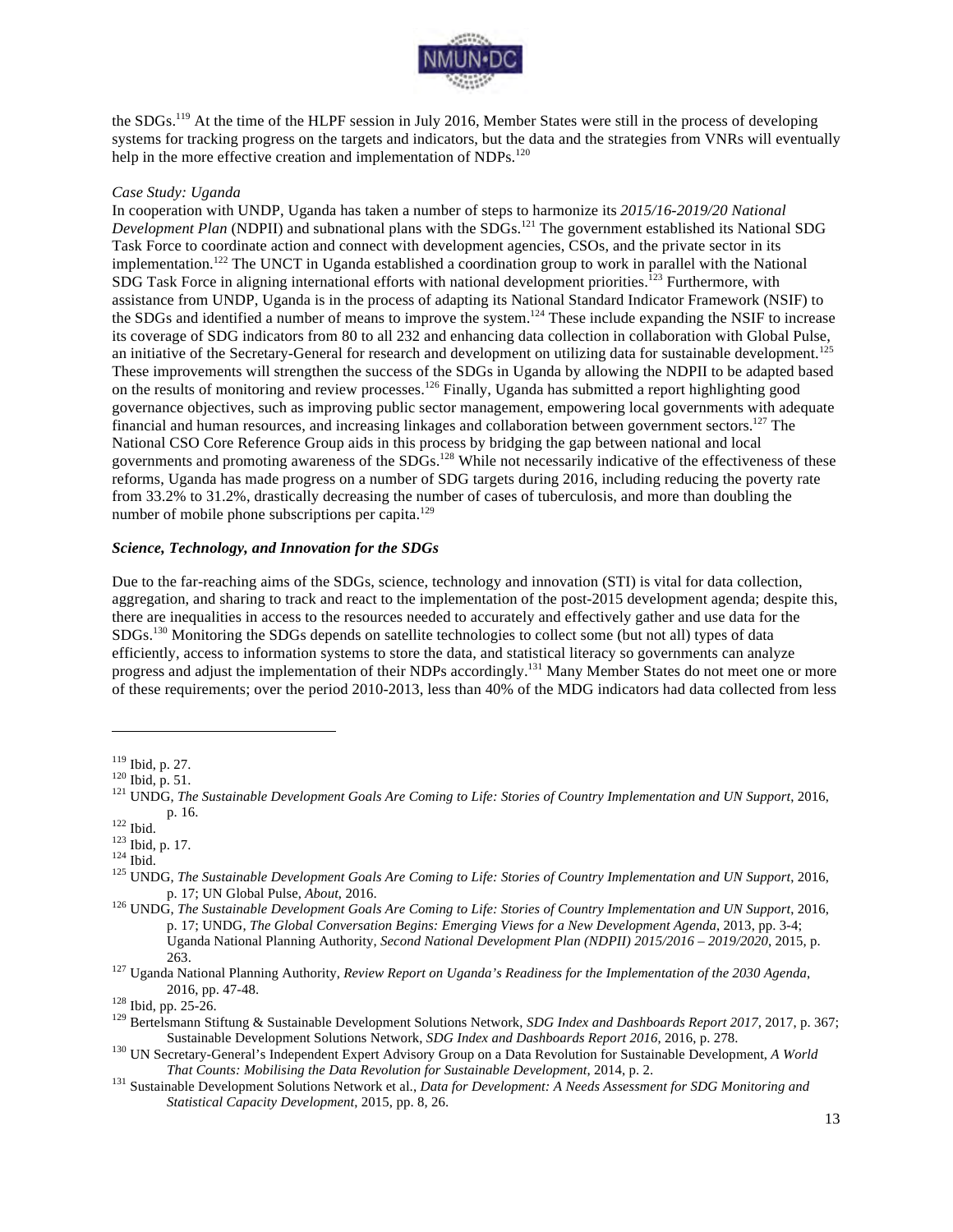

developed countries (LDCs), with the rest estimated or unavailable.<sup>132</sup> This is partially exacerbated by the low rate of access to information and communication technologies (ICTs) in low-income countries; in 2015, only 9.5% of people living in LDCs had internet access, compared to 82.2% of people in high-income countries.<sup>1</sup>

STI is directly mentioned in the *2030 Agenda for Sustainable Development* as a means to achieve 11 of the 17 SDGs.<sup>134</sup> The increased development of environmentally sound technologies (ESTs) in a number of sectors, including energy and agriculture, could greatly aid efforts to implement NDPs and promote green economic growth.135 To promote the transfer of ICTs and ESTs, the *2030 Agenda for Sustainable Development* called for the establishment of the Technology Facilitation Mechanism (TFM), which recently held its second Multi-stakeholder Forum on STI for the SDGs on 15-16 May 2017 to showcase innovators and promote dialogue on SDGs 1, 2, 3, 5, 9, and 14.136 There are several issues to consider when using technology to support NDPs; coherent policies for STI must be in place and thoroughly integrated with NDPs, and technologies must be met with adequate human resources for them to be used effectively.137 UNDP works on a number of projects under the TFM to achieve some of these goals, including the upcoming "UN capacity building program on technology facilitation for SDGs."138 There is also bilateral cooperation in support of NDPs; for example, Norway, the Republic of Korea, and Germany have established programs to partner with other Member States on technology transfer, research and development, and technological literacy.<sup>139</sup>

#### *Conclusion*

 $\overline{a}$ 

Effective NDP creation and implementation has been recognized as crucial to ensuring the achievement of the SDGs by 2030.<sup>140</sup> While the SDGs are universal, each Member State has the freedom to interpret the goals based on national priorities.<sup>141</sup> UNDP is concerned with strategies for effective national policy creation, as well as the role of the international community in supporting the mainstreaming of the SDGs within NDPs.<sup>142</sup> A variety of approaches have already been tested by Member States in cooperation with UNCTs, but Member States will have to adjust as new obstacles emerge.<sup>143</sup> STI, particularly ICTs, are essential to ensure effective monitoring of the considerable number of targets in the SDGs, which was not adequately achieved under the MDGs.<sup>144</sup> By considering these challenges and lessons learned, UNDP can achieve success in its role as the UN entity responsible for harmonizing NDPs with the *2030 Agenda for Sustainable Development*. 145

<sup>132</sup> UN Secretary-General's Independent Expert Advisory Group on a Data Revolution for Sustainable Development, *A World*  That Counts: Mobilising the Data Revolution for Sustainable Development, 2014, p. 12.<br><sup>133</sup> ITU, *ICT Facts and Figures: The world in 2015*, 2015, p. 3.<br><sup>134</sup> UN General Assembly, *Transforming our world: the 2030 Agenda f* 

<sup>26.&</sup>lt;br><sup>135</sup> UN DESA, *Technology*, 2017.<br><sup>136</sup> UN DESA, *Technology Facilitation Mechanism*, 2017.<br><sup>137</sup> UN General Assembly, *Science and technology for development: Report of the Secretary-General (A/70/276)*, 2015, p. 4.<br>

sustainable development, 2017.<br><sup>141</sup> UN General Assembly, *Transforming our world: the 2030 Agenda for Sustainable Development (A/RES/70/1)*, 2015, p. 3.<br><sup>142</sup> UN DESA, *Mainstreaming SDGs into national policies, plans and* 

sustainable development, 2017.<br><sup>143</sup> UN DESA, *Synthesis of Voluntary National Reviews*, 2016, pp. 13, 48.<br><sup>144</sup> UN Secretary-General's Independent Expert Advisory Group on a Data Revolution for Sustainable Development, *A That Counts: Mobilising the Data Revolution for Sustainable Development*, 2014, pp. 2, 12.<br><sup>145</sup> UNDP, *Sustainable Development Goals*.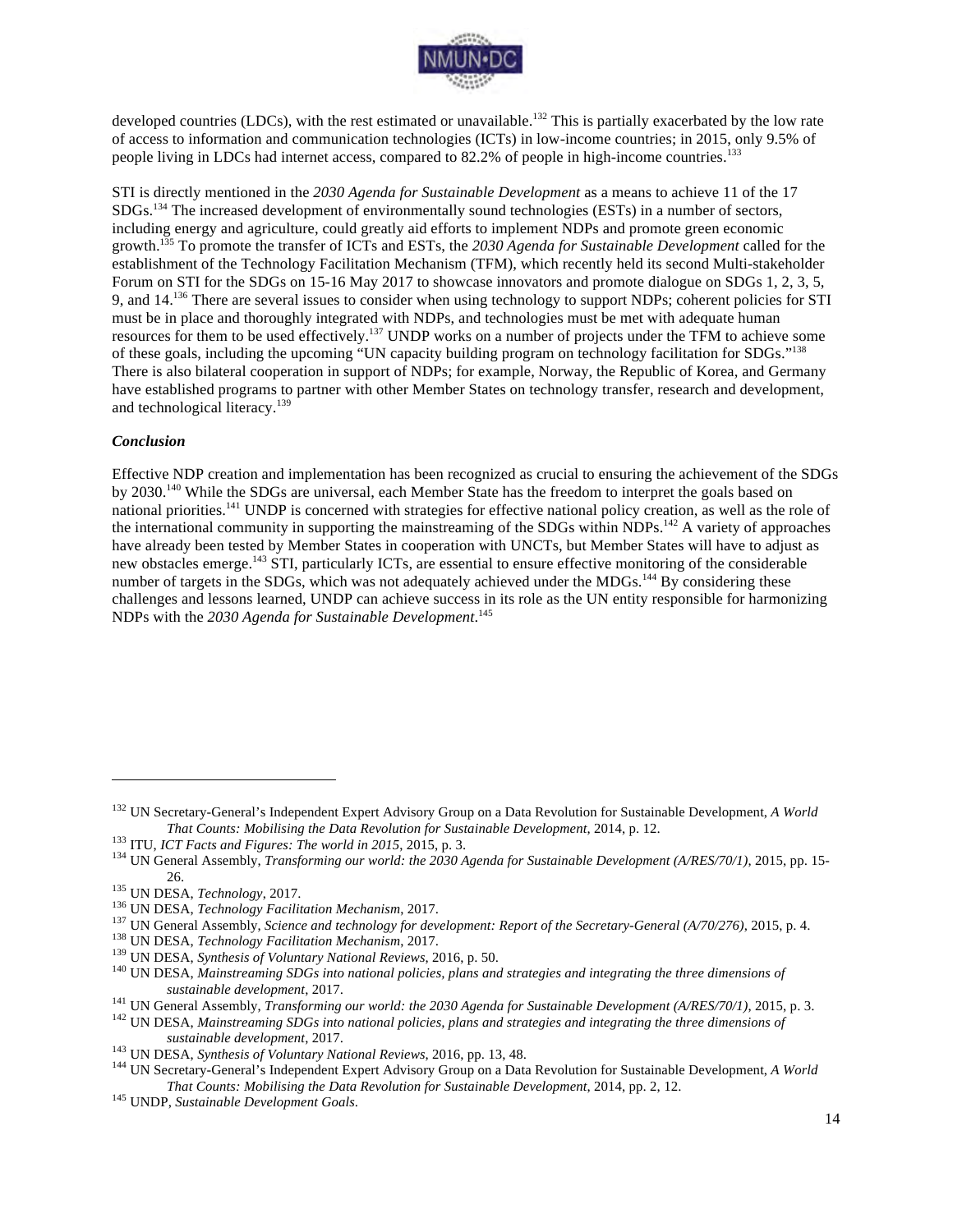

## **Annotated Bibliography**

Swanson, D. (2015). *Mainstreaming the 2030 Agenda for Sustainable Development: Reference Guide to UN Country Teams*. Retrieved 19 April 2017 from: https://undg.org/wp-content/uploads/2016/10/UNDG-Mainstreaming-the-2030-Agenda-Reference-Guide-Final-1-February-2016.pdf

*This guide provides a wide variety of tools for harmonizing national development plans with the SDGs that have not been previously implemented or could be applied to a wider range of Member States. The guide also contains a number of paradigms, or ways of thinking about the topic, which makes it a great starting point for research. The colored boxes contain case studies on successful strategies used in a wide variety of states, from Bhutan to Uganda. Member State Teams are important to the work of UNDP, which makes it a great resource for understanding how UNDP functions.*

United Nations Development Group. (2013). *The Global Conversation Begins: Emerging Views for a New Development Agenda* [Report]. Retrieved 20 May 2017 from:

https://sustainabledevelopment.un.org/content/documents/841global-conversation-begins-web.pdf

*This report goes into great detail on the areas where Member States need more assistance, including data collection, institution-building, and good governance. It also contains examples of what states did to include all stakeholders within the process of developing country-level post-2015 development agendas, which can be drawn on by UNDP in drafting best practices for integrating the Sustainable Development Goals into NDPs. Understanding the shortfalls of the MDGs is important to ensure that the SDGs achieve a higher level of success.*

United Nations Development Programme. (2013). *Changing with the World: UNDP Strategic Plan: 2014-2017*. Retrieved 19 April 2017 from: http://www.undp.org/content/dam/undp/library/corporate/UNDP\_strategic-plan\_14-17\_v9\_web.pdf

*This is UNDP's triennial strategic plan to reaffirm and adjust its operational principles, designate key priority areas, and identify areas for institutional improvement. While the current plan was established before the advent of the SDGs, it provides a good reference for UNDP activities that are relevant for harmonizing national development plans with the 2030 Agenda for Sustainable Development. This document is also helpful in understanding the unique role of UNDP in assisting Member States integrate the SDGs into their NDPs.*

United Nations, General Assembly, Seventieth session. (2015). *Transforming our world: the 2030 Agenda for Sustainable Development (A/RES/70/1)*. Retrieved 23 April 2017 from: http://undocs.org/A/RES/70/1

*This resolution contains the SDGs and is the culmination of a multi-year consultative process incorporating the ideas and perspectives of intergovernmental bodies, Member States, private sector entities, and civil society actors. Understanding the goals and how the international community has framed their implementation, in addition to the comments on national plans contained in the document, will be helpful in determining the best role for UNDP in this process. Pay close attention to the other agreements mentioned, such as the Addis Ababa Action Agenda and the Sendai Framework for Disaster Risk Reduction 2015-2030; the objectives in these documents and the SDGs are mutually reinforcing.*

United Nations Secretary-General's Independent Expert Advisory Group on a Data Revolution for Sustainable Development. (2014). *A World That Counts: Mobilising the Data Revolution for Sustainable Development* [Report]. Retrieved 22 May 2017 from: http://www.undatarevolution.org/wp-content/uploads/2014/11/A-World-That-Counts.pdf

*This report came out of a consultation between then Secretary-General Ban Ki-moon and 20 experts on data science and sheds light on how the process of monitoring and data collection on the SDGs works and how to address shortfalls in institutional capacity. A major component of UNDP's work is related to data collection, and understanding that aspect and how to meet the data needs of all Member States within the 2030 Agenda for Sustainable Development will help achieve success on the goals. Chapter 3 focuses on the differing opportunities for the international system and Member States to harness the data revolution for sustainable development.*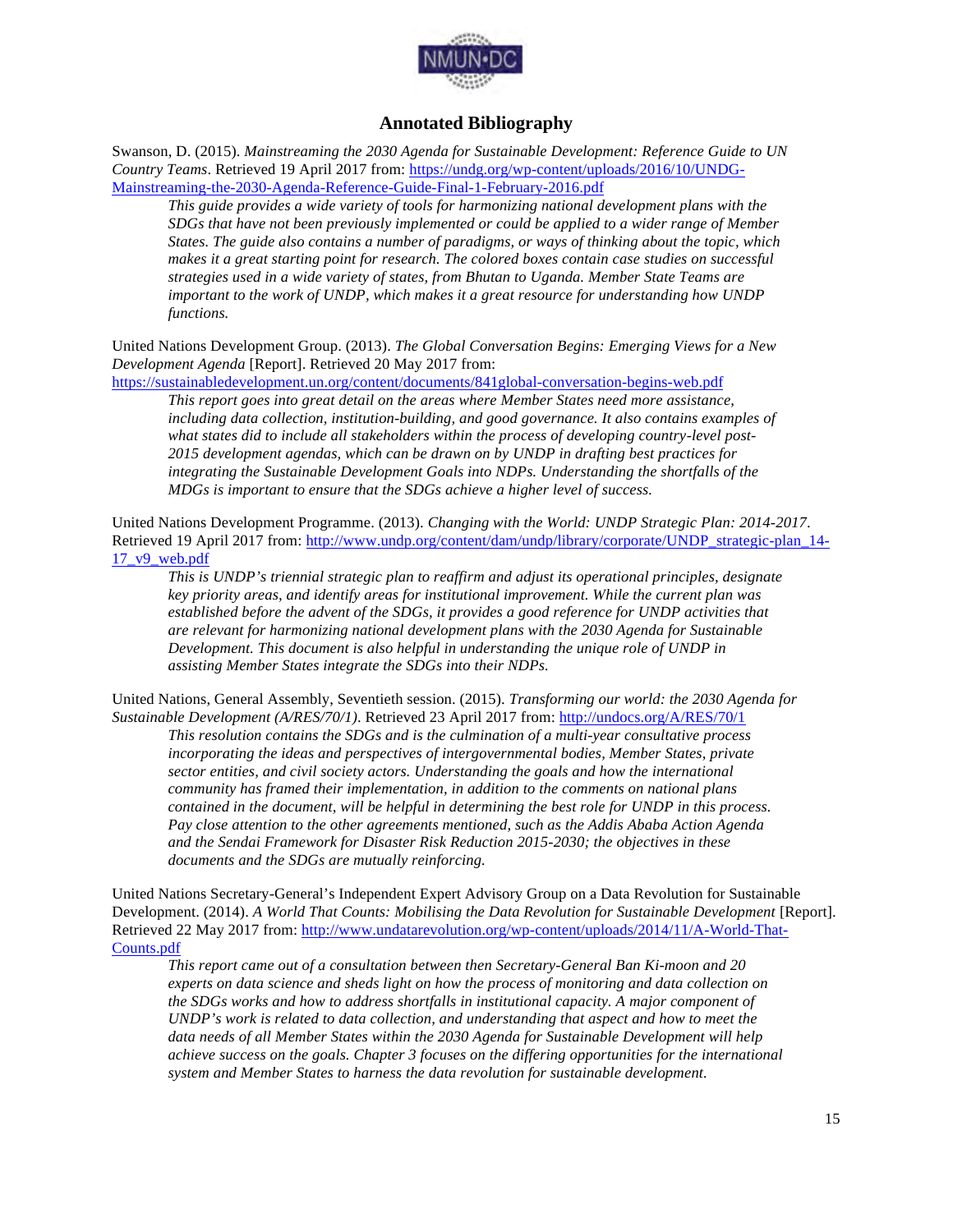

# **Bibliography**

Bertelsmann Stiftung & Sustainable Development Solutions Network. (2017). *SDG Index and Dashboards Report 2017*. Retrieved 12 July 2017 from: http://www.sdgindex.org/assets/files/2017/2017-SDG-Index-and-Dashboards-Report--full.pdf

Conference of the Parties to the United Nations Framework Convention on Climate Change, Twenty-first session. (2015). *Paris Agreement*. Retrieved 10 July 2017 from: http://unfccc.int/files/essential\_background/convention/application/pdf/english\_paris\_agreement.pdf

International Telecommunication Union. (2015). *ICT Facts and Figures*. Retrieved 12 July 2017 from: https://www.itu.int/en/ITU-D/Statistics/Documents/facts/ICTFactsFigures2015.pdf

Loewe, M. (2012). *Post 2015: How to Reconcile the Millennium Development Goals (MDGs) and the Sustainable Development Goals (SDGs)?*. German Development Institute. Retrieved 18 May 2017 from: https://post2015.files.wordpress.com/2013/01/loewe-2012-post-2015-mdgs-and-sdgs-english.pdf

Olsen, S.H. & E. Zusman. (2014). *Governance and National Sustainable Development Strategies: Implications for the Sustainable Development Goals*. Institute for Global Environmental Strategies. Retrieved 17 April 2017 from: https://pub.iges.or.jp/system/files/publication\_documents/pub/policyreport/3887/NSDS\_report\_combined\_25\_03\_1 4.pdf

Paul, D. (2016, August 30). ECOSOC Adopts Regional Plans for 2030 Agenda Implementation. *International Institute for Sustainable Development*. Retrieved 21 May 2017 from: http://sdg.iisd.org/news/ecosoc-adoptsregional-plans-for-2030-agenda-implementation/

Sustainable Development Solutions Network. (2016). *SDG Index and Dashboards Report 2016*. Retrieved 12 July 2017 from: https://issuu.com/unsdsn/docs/sdg\_index\_and\_dashboards\_country\_pr

Sustainable Development Solutions Network et al. (2015). *Data for Development: A Needs Assessment for SDG Monitoring and Statistical Capacity Development*. Retrieved 12 July 2017 from: https://sustainabledevelopment.un.org/content/documents/2017Data-for-Development-Full-Report.pdf

Swanson, D. (2015). *Mainstreaming the 2030 Agenda for Sustainable Development: Reference Guide to UN Country Teams*. United Nations Development Group. Retrieved 19 April 2017 from: https://undg.org/wpcontent/uploads/2016/10/UNDG-Mainstreaming-the-2030-Agenda-Reference-Guide-Final-1-February-2016.pdf

Swanson, D. & L. Pintér

. (2006). *Governance Structures for National Sustainable Development Strategies*. International Institute for Sustainable Development. Retrieved 17 April 2017 from: http://www.iisd.org/pdf/2006/measure\_gov\_structures.pdf

Uganda National Planning Authority. (2015). *Second National Development Plan (NDPII) 2015/2016 – 2019/2020*. Retrieved 19 June 2017 from: http://npa.ug/wp-content/uploads/NDPII-Final.pdf

Uganda National Planning Authority. (2016). *Review Report on Uganda's Readiness for the Implementation of the 2030 Agenda*. Retrieved 21 May 2017 from: https://sustainabledevelopment.un.org/content/documents/10689Uganda%20Review%20Report\_CDs1.pdf

United Nations Conference on Environment and Development. (1992). *Agenda 21* [Outcome Document]. Retrieved 18 May 2017 from: https://sustainabledevelopment.un.org/content/documents/Agenda21.pdf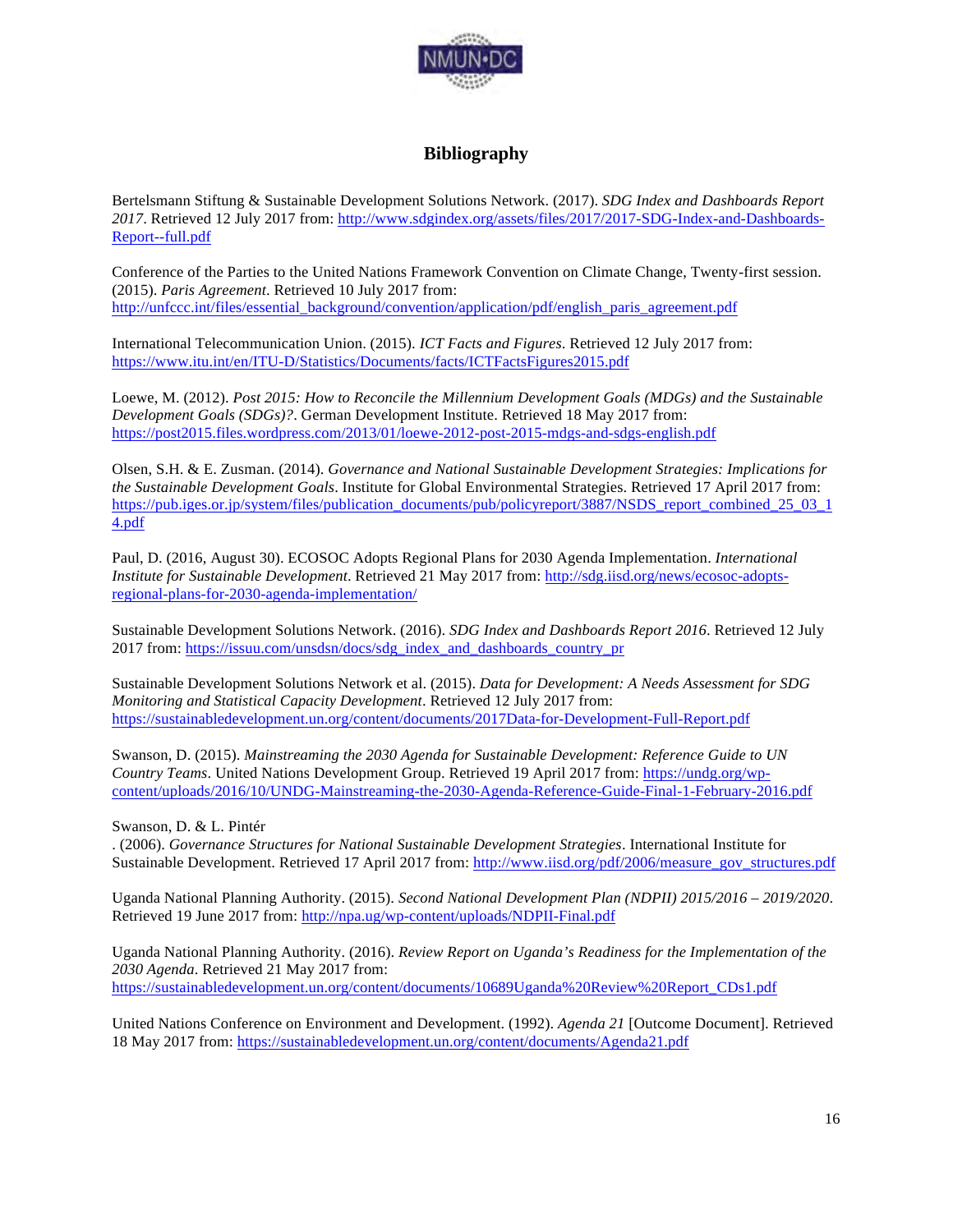

United Nations Conference on Environment and Development. (1992). *Rio Declaration on Environment and Development* [Outcome Document]. Retrieved 18 May 2017 from: http://www.unesco.org/education/pdf/RIO\_E.PDF

United Nations Department of Economic and Social Affairs. (2016). *Synthesis of Voluntary National Reviews* [Report]. Retrieved 11 July 2017 from: https://sustainabledevelopment.un.org/content/documents/127761701030E\_2016\_VNR\_Synthesis\_Report\_ver3.pdf

United Nations, Department of Economic and Social Affairs. (2017). *Process overview* [Website]. Retrieved 18 May 2017 from: http://www.un.org/en/development/desa/policy/untaskteam\_undf/process.shtml

United Nations, Department of Economic and Social Affairs. (2017). *High Level Political Forum 2017* [Website]. Retrieved 20 May 2017 from: https://sustainabledevelopment.un.org/hlpf

United Nations, Department of Economic and Social Affairs. (2017). *Mainstreaming SDGs into national policies, plans and strategies and integrating the three dimensions of sustainable development* [Website]. Retrieved 22 May 2017 from: https://sustainabledevelopment.un.org/index.php?page=view&type=20000&nr=312&menu=2993

United Nations, Department of Economic and Social Affairs, Sustainable Development Knowledge Platform. (2017). *National Sustainable Development Strategies (NSDS).* Retrieved 18 June 2017 from: https://sustainabledevelopment.un.org/topics/nationalsustainabledevelopmentstrategies

United Nations, Department of Economic and Social Affairs. (2017). *Technology* [Website]. Retrieved 12 July 2017 from: https://sustainabledevelopment.un.org/topics/technology

United Nations, Department of Economic and Social Affairs. (2017). *Technology Facilitation Mechanism*  [Website]. Retrieved 22 May 2017 from: https://sustainabledevelopment.un.org/TFM

United Nations, Department of Economic and Social Affairs. (2017). *Transforming our world: the 2030 Agenda for Sustainable Development* [Website]. Retrieved 18 May 2017 from: https://sustainabledevelopment.un.org/post2015/transformingourworld

United Nations, Department of Public Information. (1997). *UN Conference on Environment and Development* [Website]. Retrieved 18 May 2017 from: http://www.un.org/geninfo/bp/enviro.html

United Nations, Department of Public Information. (2017). *Background* [Website]. Retrieved 18 May 2017 from: http://www.un.org/millenniumgoals/bkgd.shtml

United Nations, Department of Public Information. (2017). *Goal 1: End poverty in all its forms everywhere* [Website]. Retrieved 22 May 2017 from: http://www.un.org/sustainabledevelopment/poverty/

United Nations, Department of Public Information. (2017). *Goal 3: Ensure healthy lives and promote well-being for all at all ages* [Website]. Retrieved 22 May 2017 from: http://www.un.org/sustainabledevelopment/health/

United Nations, Department of Public Information. (2017). *Goal 13: Take urgent action to combat climate change and its impacts* [Website]. Retrieved 22 May 2017 from: http://www.un.org/sustainabledevelopment/climatechange-2/

United Nations Development Group. (2013). *The Global Conversation Begins: Emerging Views for a New Development Agenda* [Report]. Retrieved 20 May 2017 from: https://sustainabledevelopment.un.org/content/documents/841global-conversation-begins-web.pdf

United Nations Development Group. (2016). *The Sustainable Development Goals Are Coming to Life: Stories of Country Implementation and UN Support* [Report]. Retrieved 18 April 2017 from: http://www.idea.int/sites/default/files/news/16-11-22-SDGs-are-Coming-to-Life-UNDG.pdf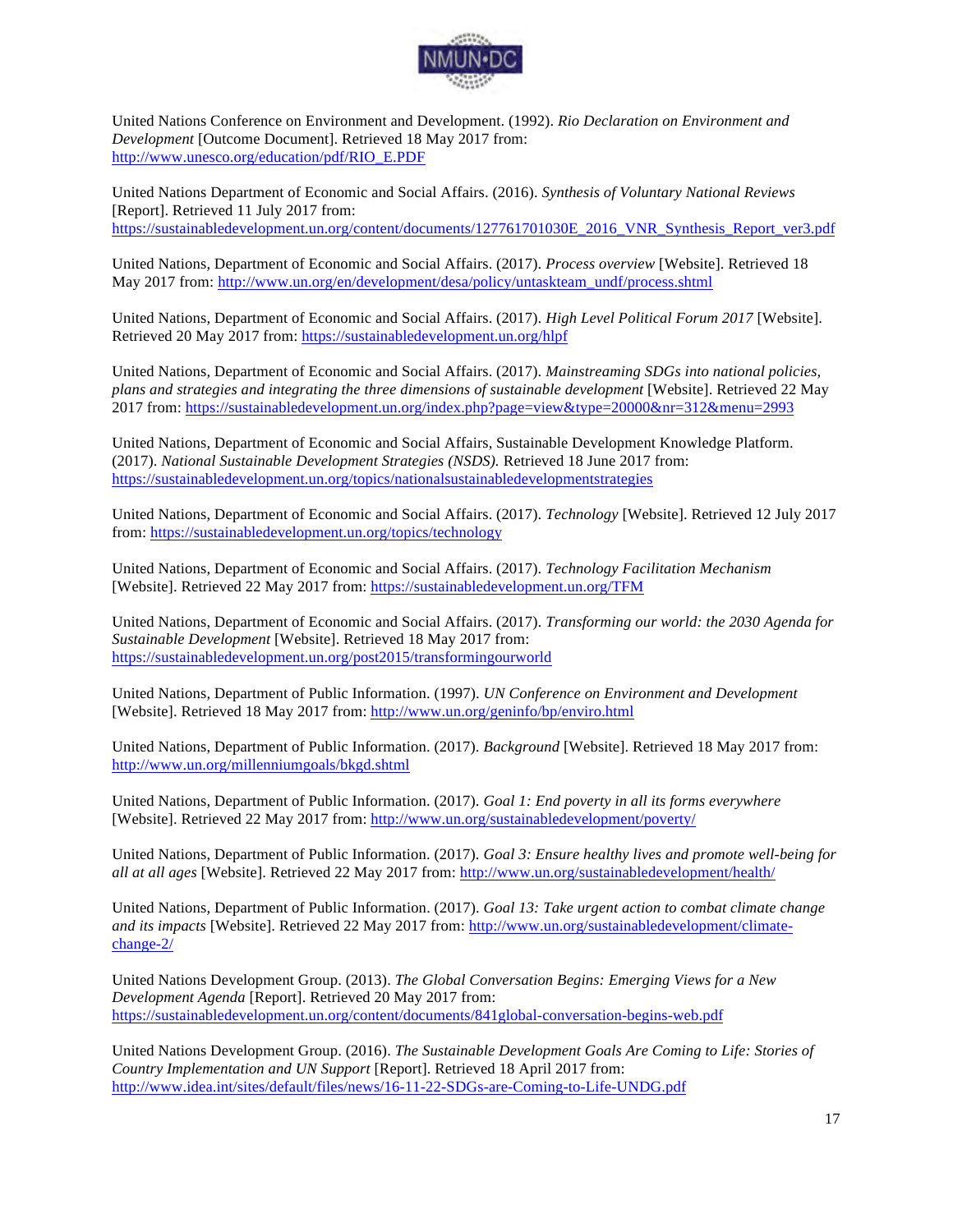

United Nations Development Group. (2016). *UN at the Country Level* [Website]. Retrieved 22 April 2017 from: https://undg.org/about/un-country-level/

United Nations Development Programme. (2017). *A world of development experience* [Website]. Retrieved 22 April 2017 from: http://www.undp.org/content/undp/en/home/operations/about\_us.html

United Nations Development Programme. (2017). *Millennium Development Goals* [Website]. Retrieved 20 May 2017 from: http://www.undp.org/content/undp/en/home/sdgoverview/mdg\_goals.html

United Nations Development Programme. (2017). *Sustainable Development Goals* [Website]. Retrieved 22 May 2017 from: http://www.undp.org/content/undp/en/home/sustainable-development-goals.html

United Nations Development Programme. (2013). *Changing with the World: UNDP Strategic Plan: 2014-2017*. Retrieved 19 April 2017 from: http://www.undp.org/content/dam/undp/library/corporate/UNDP\_strategic-plan\_14-17\_v9\_web.pdf

United Nations Development Programme. (2015, 24 February). *Speech by Administrator of UNDP Helen Clark at the Operational Activities Segment of ECOSOC – Annual Dialogue with Executive Heads on 24 February 2015, in New York*. Retrieved 21 May 2017 from:

http://www.undp.org/content/undp/en/home/presscenter/speeches/2015/02/24/helen-clark-speech-at-the-operationalactivities-segment-of-ecosoc-annual-dialogue-with-executive-heads.html

United Nations Development Programme & United Nations Environment Programme. (2015). *Mainstreaming Environment and Climate for Poverty Reduction and Sustainable Development* [Report]. Retrieved 9 July 2017 from: http://www.unpei.org/sites/default/files/publications/PEI%20handbook-low%20res.pdf

United Nations, Economic and Social Council. (2017). *About the Development Cooperation Forum* [Website]. Retrieved 21 May 2017 from: https://www.un.org/ecosoc/en/about-the-dcf

United Nations, Economic and Social Council. (2017). *Sustainable Development* [Website]. Retrieved 21 May 2017 from: https://www.un.org/ecosoc/en/sustainable-development

United Nations, General Assembly, Fifty-fifth session. (2000). *United Nations Millennium Declaration (A/RES/55/2)*. Retrieved 18 May 2017 from: http://www.un.org/millennium/declaration/ares552e.htm

United Nations, General Assembly, Sixty-ninth session. (2015). *Addis Ababa Action Agenda of the Third International Conference on Financing for Development (A/RES/69/313)* [Outcome Document]. Retrieved 10 July 2017 from: http://undocs.org/A/RES/69/313

United Nations, General Assembly, Seventieth session. (2015). *Science and technology for development: Report of the Secretary-General (A/70/276)*. Retrieved 9 July 2017 from: http://undocs.org/A/70/276

United Nations, General Assembly, Seventieth session. (2015). *Transforming our world: the 2030 Agenda for Sustainable Development (A/RES/70/1)*. Retrieved 23 April 2017 from: http://undocs.org/A/RES/70/1

United Nations Global Pulse. (2016). *About* [Website]. Retrieved 11 July 2017 from: http://www.unglobalpulse.org/about-new

United Nations Secretary-General's Independent Expert Advisory Group on a Data Revolution for Sustainable Development. (2014). *A World That Counts: Mobilising the Data Revolution for Sustainable Development* [Report]. Retrieved 22 May 2017 from: http://www.undatarevolution.org/wp-content/uploads/2014/11/A-World-That-Counts.pdf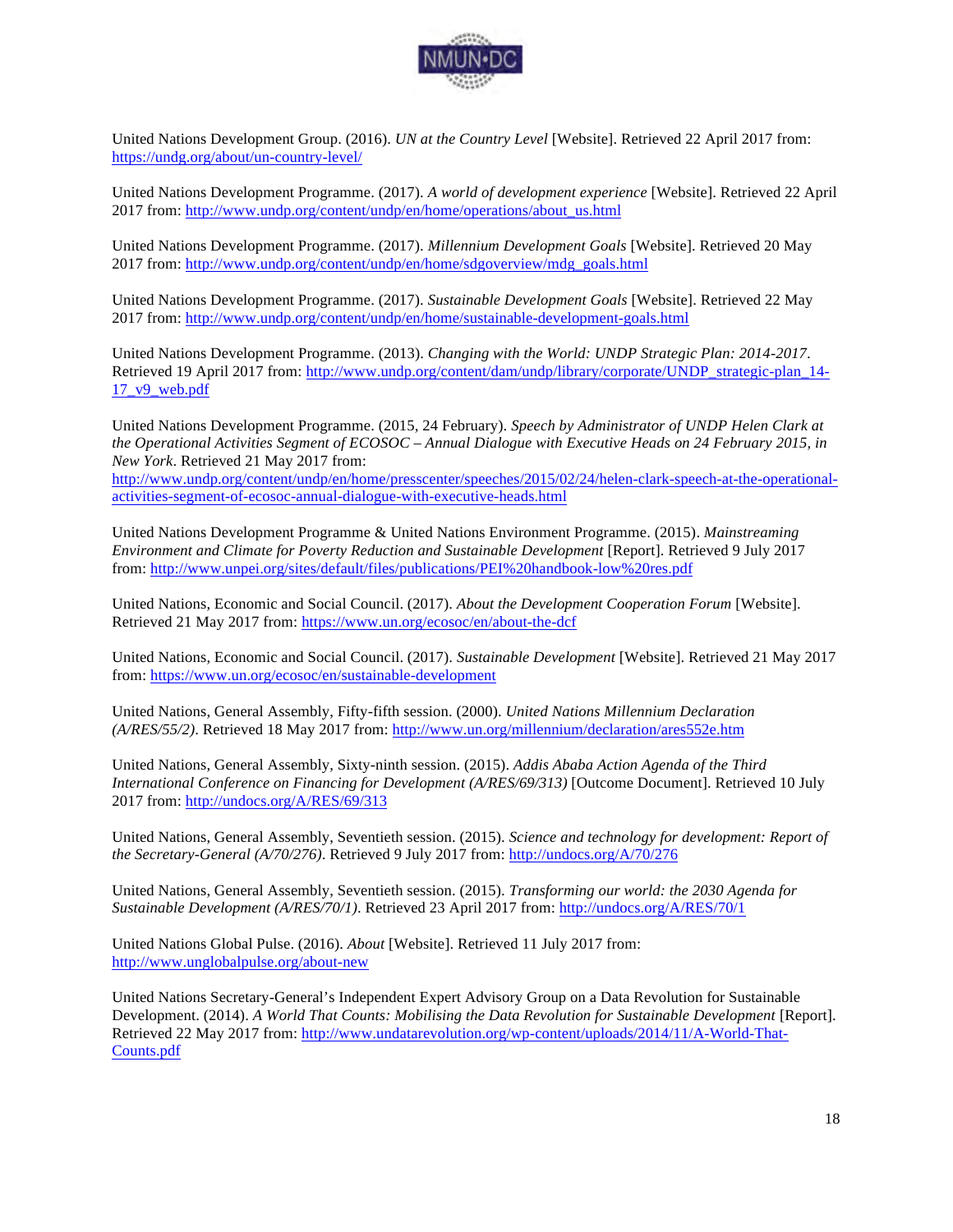

World Health Organization. (2017). *WHO's work with the United Nations* [Website]. Retrieved 19 June 2017 from: http://www.who.int/un-collaboration/partners/mechanisms-unct-undaf/en/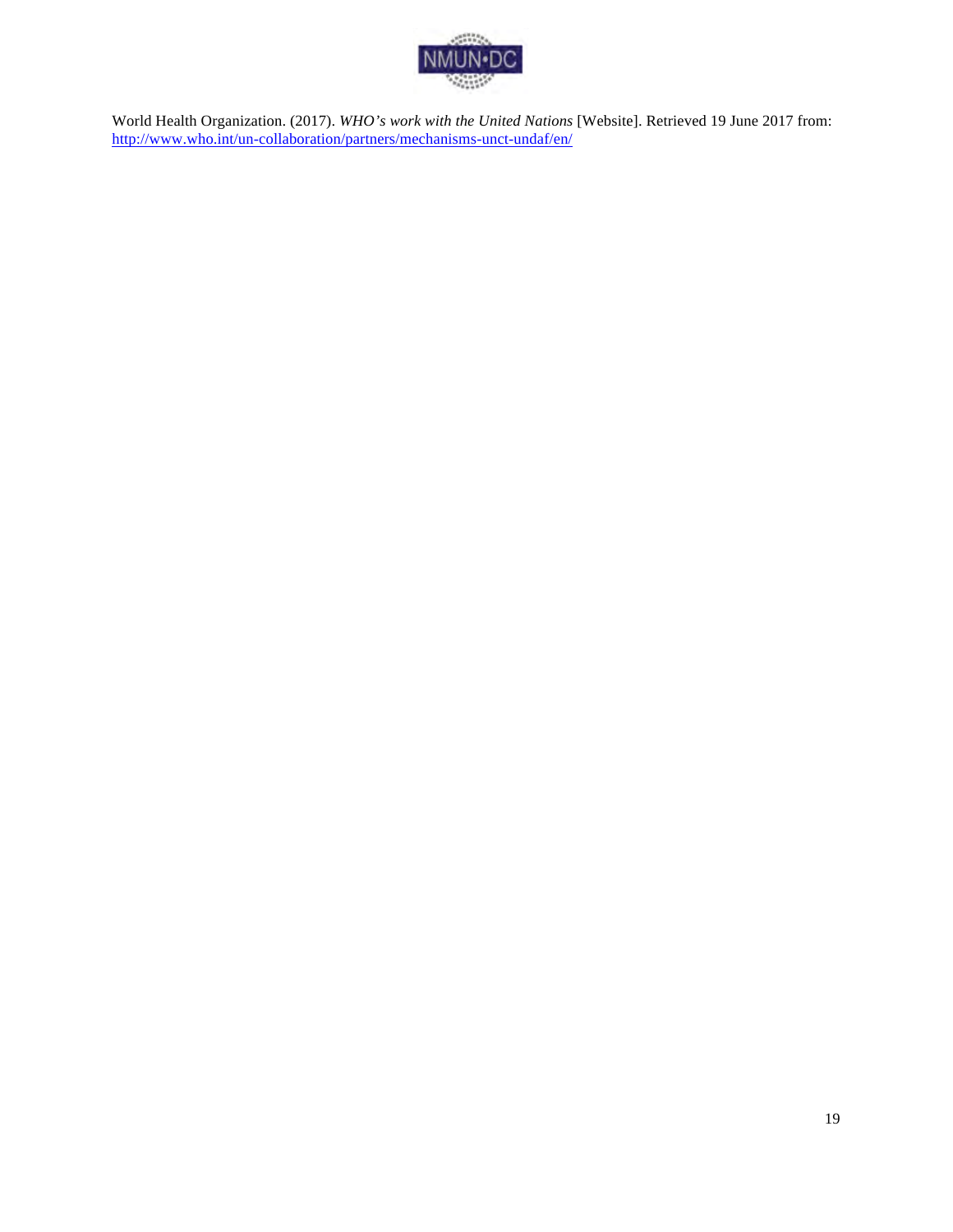

# **II. Developing Infrastructure for Disaster Risk Reduction**

#### *Introduction*

Natural disasters can be an impediment to both social and economic development and have become more frequent and dangerous as a result of climate change, prompting more frequent discussions at the international level.<sup>146</sup> Disaster Risk Reduction (DRR) refers to systemic efforts to mitigate the causes of hazards by reducing exposure and improving preparation.147 The United Nations Office for Disaster Risk Reduction (UNISDR) has stated that infrastructure, which can include more secure and disaster resilient buildings, early warning systems, and transportation infrastructure, is a critical element of DRR that can help prevent the loss of life.<sup>148</sup> The United Nations Development Programme (UNDP) has focused recent efforts on helping Member States adapt to climate change and increase the role of women in DRR, as well as help develop the infrastructure in states that are most affected by natural disasters.<sup>149</sup> Scholars have noted that risk resilience impacts a Member State's Human Development Index (HDI), a measurement used by UNDP to analyze total development and policy choices, further highlighting the importance of DRR.<sup>150</sup> UNDP estimates that \$1.3 trillion has been lost affecting \$1.5 billion people over the past decade, leading to an increased desire to focus on early warning systems and other infrastructure developments to help diminish some of the mitigating effects of natural disasters.<sup>151</sup>

#### *International and Regional Framework*

One of the first tangible actions on DRR was the adoption of General Assembly resolution 45/185, the *International Decade for Natural Disaster Reduction* (IDNDR) in 1990, which focused on creating emergency plans regarding how to best respond to natural disasters at the international, regional, and local levels.<sup>152</sup> In 1994, the IDNDR was reviewed at the World Conference on Natural Disaster Reduction in Yokohama, Japan where ten principles were established as essential in DRR, including prevention, mitigation, and preparation.<sup>153</sup> These principles became part of the *Yokohama Strategy*, which stated that while Member States should take responsibility for the safety of their citizens, it is important for the entire global community to work together on this issue.<sup>154</sup>

The *International Strategy for Disaster Risk Reduction* (ISDR) was adopted in 1999 along with the creation of the UNISDR, which ensures its implementation.<sup>155</sup> The ISDR stresses the need for a gendered approach to DRR and notes that sustainable social and economic development is at least partially dependent on a stable environment and the ability to react quickly in the event of a natural disaster.156 Building off of the IDNDR and ISDR, the *Hyogo Declaration* was adopted in 2005 to establish a guide for DRR that included developing better infrastructure and early warning systems, which requires cooperation and engagement from all Member States.<sup>157</sup> The declaration was followed by the *Sendai Framework for Disaster Risk Reduction* in 2015.<sup>158</sup> One major inclusion in this new framework was a greater emphasis placed on infrastructure, noting that it needed to be created in a way that would be more resilient but also that schools, hospitals, and other essential buildings should be placed outside of "high danger zones."<sup>159</sup> High danger zones can be avoided by placing buildings at high altitudes where tsunamis cannot reach, away from coasts which might flood, not directly on fault lines, and not under areas where debris might fall

<sup>&</sup>lt;sup>146</sup> UN DESA, *Disaster Risk Reduction*, 2017.<br><sup>147</sup> UNISDR, *UNISDR Terminology on Disaster Risk Reduction*, p. 11.<br><sup>148</sup> UNDP, *Disaster Risk Reduction*, 2017.<br><sup>149</sup> UNDP, *Disaster Risk Reduction*, 2017.<br><sup>150</sup> Wisner e

preparedness and mitigation, p. 5.<br>
<sup>155</sup> UN General Assembly, *International Strategy for Disaster Reduction (A/RES/58/214)*, 2004.<br>
<sup>156</sup> Ibid.<br>
<sup>157</sup> Ibid.<br>
<sup>157</sup> Ibid.<br>
<sup>158</sup> UN General Assembly, *Sendai Framework for*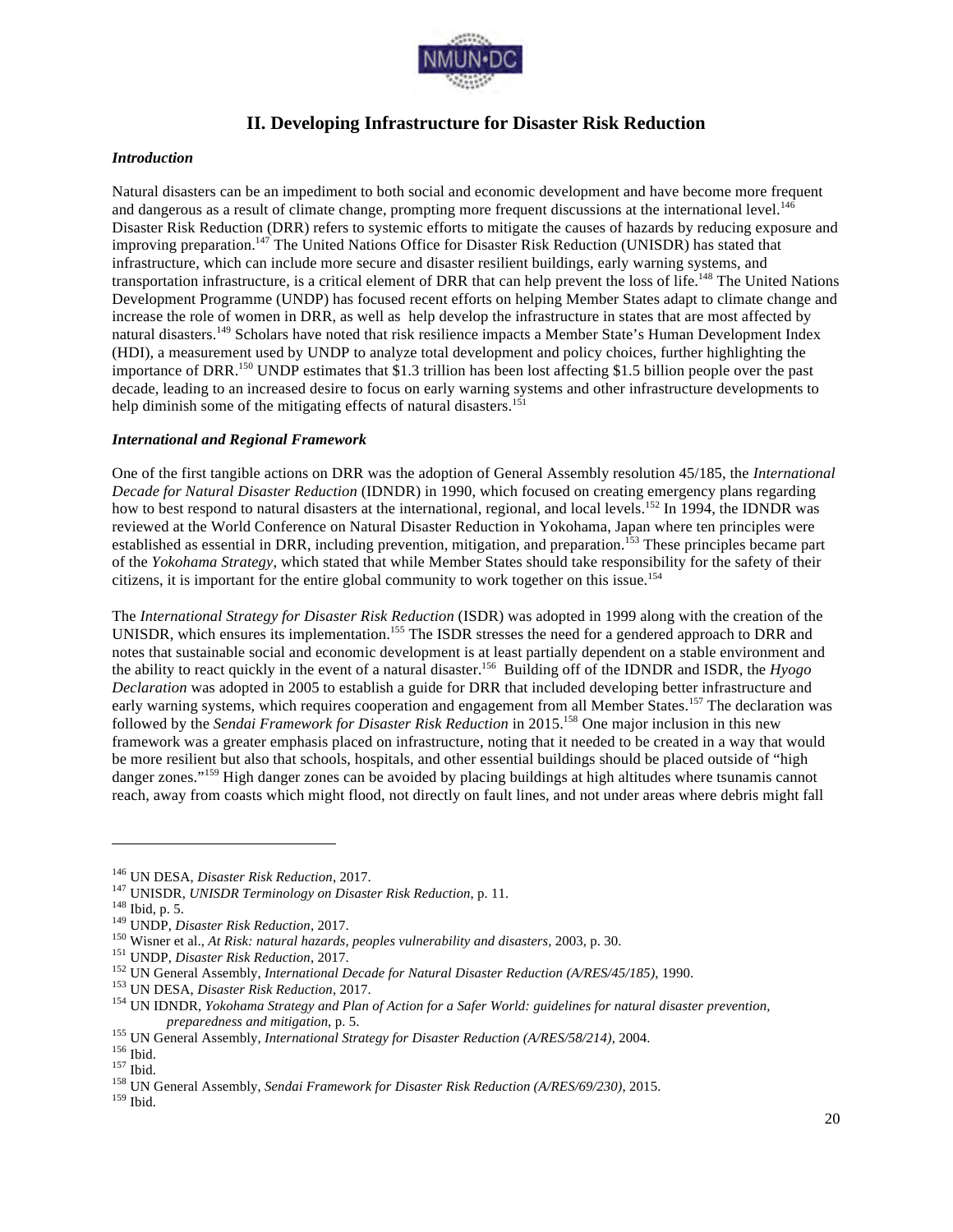

and cause damage.160 The *Sendai Framework* also highlighted the concern of African Member States still being susceptible to natural disasters and their infrastructure being insufficient to handle damage of that magnitude.<sup>161</sup>

The *2030 Agenda for Sustainable Development* (2015) highlighted within Sustainable Development Goal (SDG) 11, the importance of making "cities and human settlements inclusive, safe, resilient and sustainable," in order to respond to natural disasters, something that was not as clearly highlighted in the Millennium Development Goals  $(MDGs).$ <sup>162</sup> SDG 11.5 includes addressing water related natural disasters and highlights the importance of including persons who are poor or otherwise vulnerable.<sup>163</sup> SDG 11.b set targets for long-term building of cities and human settlements and described how it was important for them to be resilient to the effects of climate change.<sup>164</sup> The *Sendai Framework* was designed to work alongside the SDGs to allow Member States to better meet the goals of both documents.165 Likewise, the *Framework for Resilient Development in the Pacific* (FRDP) (2016) was developed in cooperation with the UNISDR in order to address the specific vulnerabilities to natural disasters which affect island nations.<sup>166</sup> The FRDP identifies the need for more collaborative approaches across the global community and further notes the importance of infrastructure in addressing these issues.<sup>167</sup>

#### *Role of the International System*

Since its inception in 1999, the UNISDR has helped ensure the implementation of the ISDR and has been instrumental in adjusting the dialogue on natural calamities to that of prevention rather than reaction.<sup>168</sup> The UNISDR fulfills its mandate by building on existing partnerships and developing regional and sub-regional partnerships and systems to exchange of information on DRR and infrastructure development.<sup>169</sup> It also conducts audits designed to estimate the impact of implementation of strategies at five, ten, and twenty year intervals.<sup>170</sup> The secretariat's goal is to create a better informed population and to ensure proper risk management in development plans while creating funding sources to better prepare less developed states for the effects related to natural disasters.<sup>171</sup> This goal is informed by the reality that UNISDR cannot prevent natural hazards from occurring; however it can assist in reducing some of the risks through well placed infrastructure investment.<sup>172</sup> The UNISDR often works alongside other organizations and in 2004 collaborated with the New Partnership for Africa's Development (NEPAD), the African Union (AU), and the African Development Bank to produce the *African Regional Strategy for Disaster Risk Reduction*. <sup>173</sup> The strategy highlights infrastructure specifically as one key element to risk reduction in addition to highlighting the need for cooperative strategy building across international bodies.174

UNDP has demonstrated a commitment to DRR to ensure sustainable economic and social development by investing over \$150 million annually to mitigate the risks of natural hazards.<sup>175</sup> UNDP employs local persons in less developed regions to help build natural disaster resistant infrastructure, such as bridges, which helps invigorate the local economy while also ensuring sustainable growth that is not as easily disrupted by unforeseen incidents.<sup>176</sup> One program UNDP operates is called the Crisis Prevention and Recovery Thematic Trust Fund (CPR TTF) which has

<sup>&</sup>lt;sup>160</sup> Ibid.<br><sup>162</sup> UN DESA, *Disaster Risk Reduction*, 2017.<br><sup>162</sup> UN DESA, *Disaster Risk Reduction*, 2017.<br><sup>164</sup> Ibid.<br><sup>164</sup> Ibid.<br><sup>164</sup> Pacific Communities, *Framework for Disaster Risk Reduction (A/RES/69/230)*, 2015.<br><sup></sup>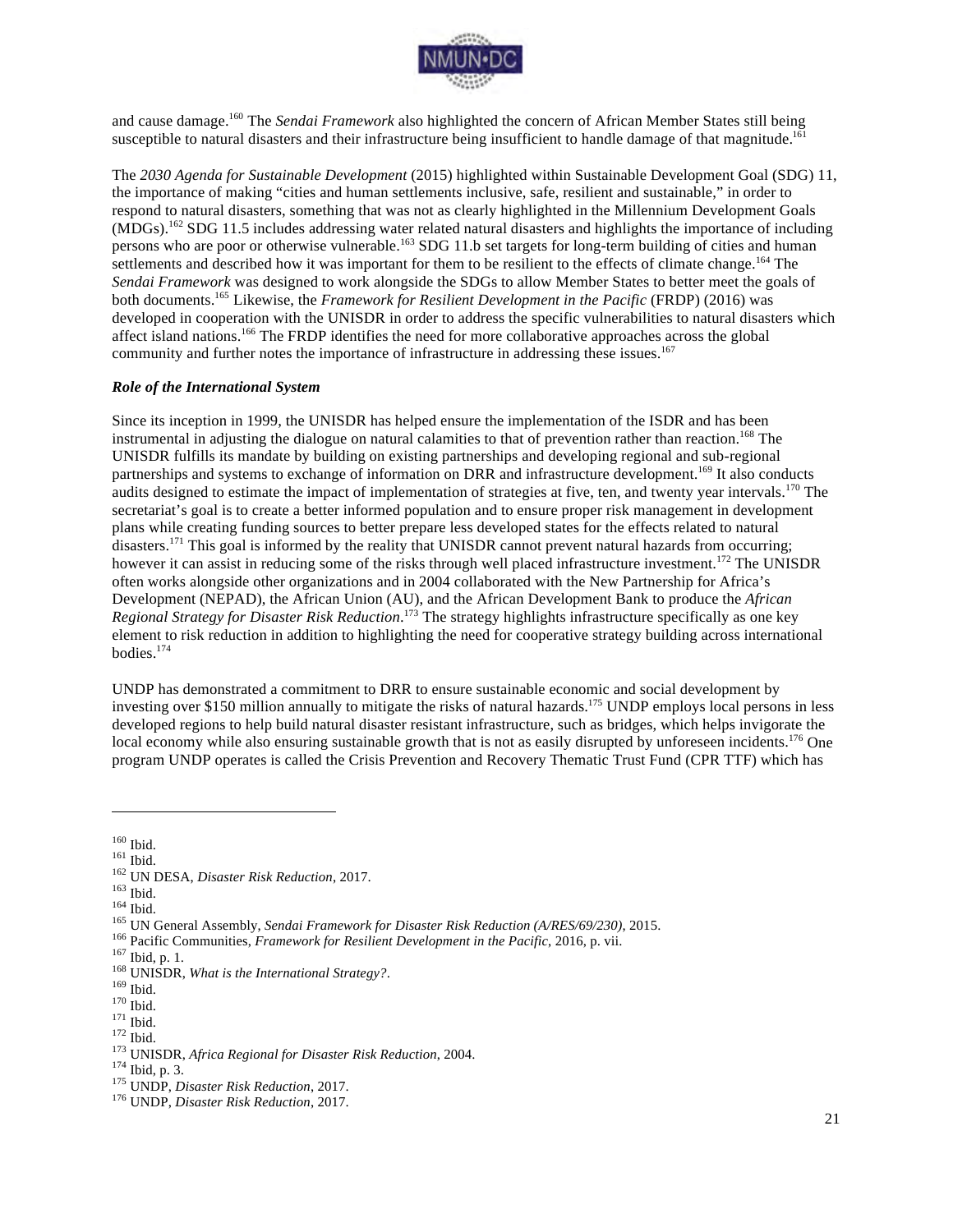

raised over \$1 billion since 2000 and given aid to over 100 Member States.<sup>177</sup> The fund, which is managed by the UNDP's Bureau for Crisis Prevention and Recovery (BCPR) is designed to offer technical expertise in the areas of both disaster prevention and recovery.<sup>178</sup> One successful example was in 2012 where UNDP partnered with the government in Bangladesh to create an early warning system that delivered Short Message Service (SMS) messages to individual citizen's mobile devices.<sup>179</sup>

#### *Gender in Disaster Risk Reduction*

UNDP collects information on the effects of natural disasters and has found that women and children are 14 times more likely to be the victims of natural disasters.<sup>180</sup> Women often do not have equal access to certain types of infrastructure important for DRR, notably early warning systems and resilient housing.<sup>181</sup> Warnings of cataclysmic events are often transmitted by men to men and women are sometimes not made aware of impending danger.<sup>182</sup> In some regions, cultural norms prevent women from evacuating due to a lack of escort or a lack of certain clothing.<sup>183</sup> In the Asian tsunami of 2004, 70% of women were abandoned within their homes while male family members fled the disaster.<sup>184</sup> Despite this, women often respond to disasters by creating preparedness plans for the local populous enabling them to respond quickly to an event.<sup>185</sup> Further, having better representation of women in government can lead to better DRR for entire communities.<sup>186</sup>

In South Asia, women have been shown to be disproportionately affected by natural hazards not just in terms of injuries, but due to the lack of financial means required to rebuild their homes.<sup>187</sup> In addition, since many women in South Asia work in agriculture, they are disproportionately affected by disasters.<sup>188</sup> Dams and other types of infrastructure that can help prevent material loss in the event of a natural disaster can help reduce economic and social inequalities.<sup>189</sup> Ensuring women are more involved in projects like Climate Risks & Early Warning Systems (CREWS), an international coalition that seeks to protect the most vulnerable in the event of a natural disaster, would allow for a more gendered approach to DRR.<sup>190</sup>

#### *Developing Infrastructure Resistant to a Changing Climate*

UNDP is involved in over 200 projects globally to bring early warning systems to Member States and develop roads and buildings that are designed to be resilient to a changing climate.<sup>191</sup> Most of these projects are in less-developed states, which are disproportionately affected by natural disasters.<sup>192</sup> UNISDR, as part of the mid-term review of the *Hyogo Framework* also recognized that climate change was a significant part of DRR and found that policy promoting resilient infrastructure was still lacking in the developing world.<sup>193</sup> In Africa, roads and water collection sites in rural areas are particularly susceptible to natural hazards, while informal settlements in cities are at increased risk of flooding.<sup>194</sup> In Asia and Latin America, urbanization has occurred as a result of economic necessity making it a priority for governments to build climate resilient infrastructure.<sup>195</sup> However, since urbanization in Africa has

<sup>&</sup>lt;sup>177</sup> UNDP, *Crisis Prevention and Recovery Thematic Trust Fund.* 178 Ibid. 178 Ibid. 178 Ibid. 179 UNDP, *Prevent Crisis Enabling Recovery: A Review of UNDP's Work in Conflict and Disaster Ridden Countries: 2012*,

<sup>2012,</sup> p. 12.<br><sup>180</sup> UNDP, *Gender and Disaster Risk Reduction*, 2013.<br><sup>181</sup> Ibid.<br><sup>182</sup> Ibid.<br><sup>183</sup> Ibid.<br><sup>184</sup> UNDP, *Gender adaptation and disaster risk reduction*, p. 4.<br><sup>185</sup> Ibid, p. 6.<br><sup>187</sup> Mehta, *Gender Matters: Le*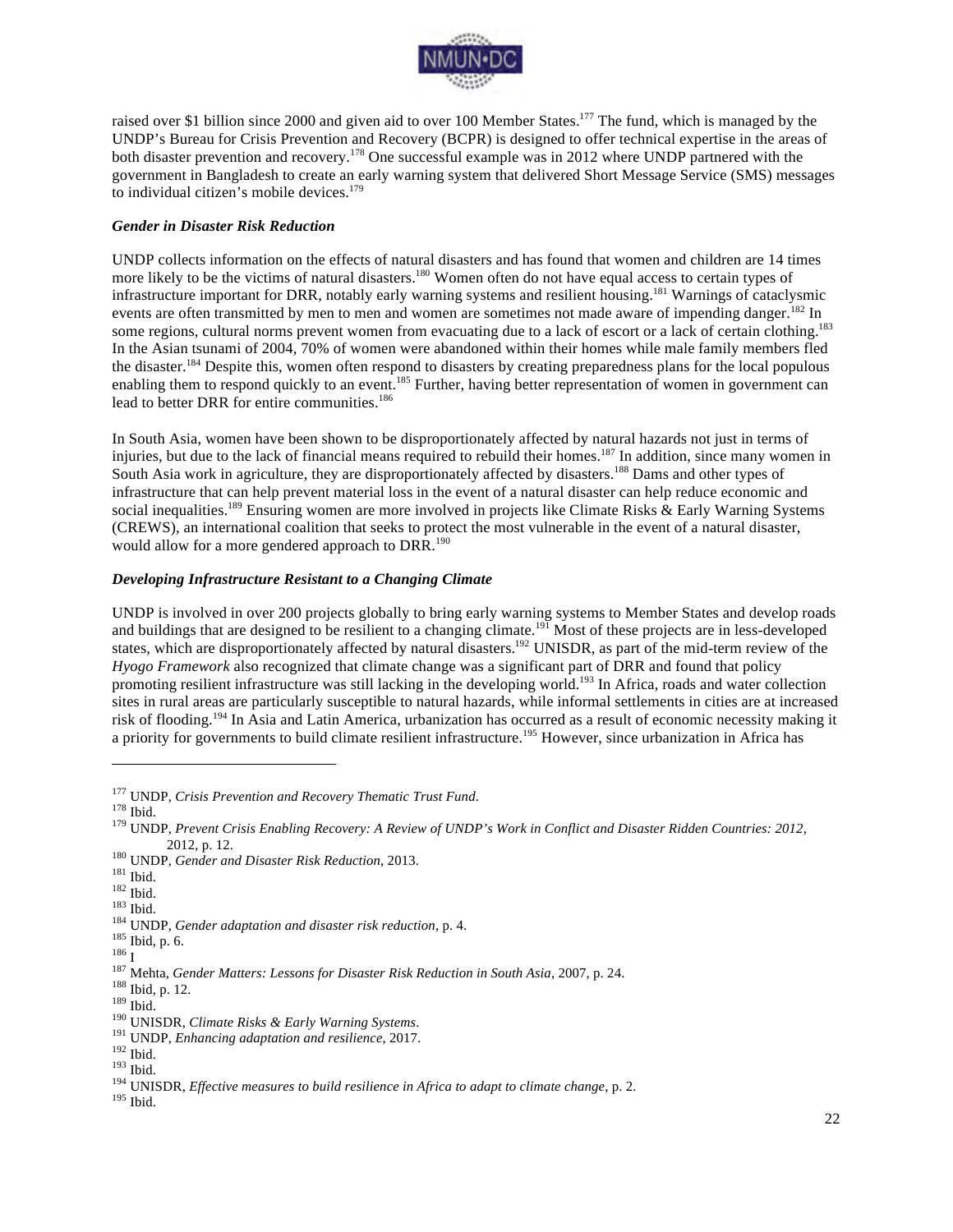

occurred for different reasons there has been less focus on developing infrastructure that can withstand increased flooding with other issues that have a more immediate impact being prioritized by local governments.<sup>196</sup>

Investments in climate change-resilient infrastructure requires a willingness to look ahead. In this regard, UNDP has deemed it necessary for the overall sustainable economic and social development of the African continent.<sup>197</sup> However, while there is a desire to build climate change resilient infrastructure in Africa, at this point actual investments and funding remain low, with just over half of 29 reporting Member States having made some effort to implement the *Hyogo Framework*. <sup>198</sup> There is some belief that with an increase in natural hazards due to climate change there will be an increased urgency for investment; however, there remains little evidence to suggest this will happen.<sup>199</sup> Nonetheless, UNDP continues to collaborate with the Economic Community of West African States to increase the effectiveness of early warning systems and technologies that can access the potential threats of natural hazards.<sup>200</sup>

#### *Conclusion*

UNDP has taken a significant role in DRR and in collaboration with UNISDR and the rest of the international community.<sup>201</sup> In addition, it has analyzed the impact that climate change has had regarding gender and an unequal equal access to infrastructure and technologies such as early warning systems.<sup>202</sup> The UN system has the ability to better develop infrastructure for DRR that is climate resilient and accessible to all people.<sup>203</sup> It is therefore a responsibility of UNDP and in collaboration with its partners, to ensure adequate preparation exists through proper infrastructure development.<sup>204</sup>

### **Annotated Bibliography**

Mehta, M. (2007). *Gender Matters: Lessons for Disaster Risk Reduction in South Asia*. International Centre for Integrated Mountain Development. Retrieved 21 April 2017 from:

http://lib.icimod.org/record/22175/files/attachment\_145.pdf

*This report looks at the role of gender specifically as it relates to DRR in South Asia, analyzing the 2004 Tsunami as an example. This resource takes a look at infrastructure development, while also ensuring equality of access to technology. Early warning systems are not universally accessible because of cultural norms that make them difficult to take advantage of. As a UN agency with greater capability, it is incumbent on UNDP to install technologies for DRR in a way that ensures they are available to all.*

United Nations Department of Economic and Social Affairs. (2004). *Guidelines for Reducing Flood Losses* [Report]. Retrieved 11 April 2017 from:

https://sustainabledevelopment.un.org/content/documents/flood\_guidelines.pdf

*This source identifies flooding as one of the most damaging natural disasters as it disproportionately affects developing Member States. It effectively discusses the role of gender in flooding and community preparedness and how empowering women is a vital component of DRR. Delegates can use this source to look at the negative effects of climate change and also how gender is important in discussing DRR.*

United Nations Development Programme. (2017). *Disaster Risk Reduction* [Website]. Retrieved 14 May 2017 from: http://www.undp.org/content/undp/en/home/climate-and-disaster-resilience.html

<sup>&</sup>lt;sup>196</sup> Wisner et al., *At Risk: natural hazards, peoples vulnerability and disasters*, 2003, p. 79.<br><sup>197</sup> UNISDR, *Effective measures to build resilience in Africa to adapt to climate change*, p. 1.<br><sup>198</sup> UNISDR, *Climate*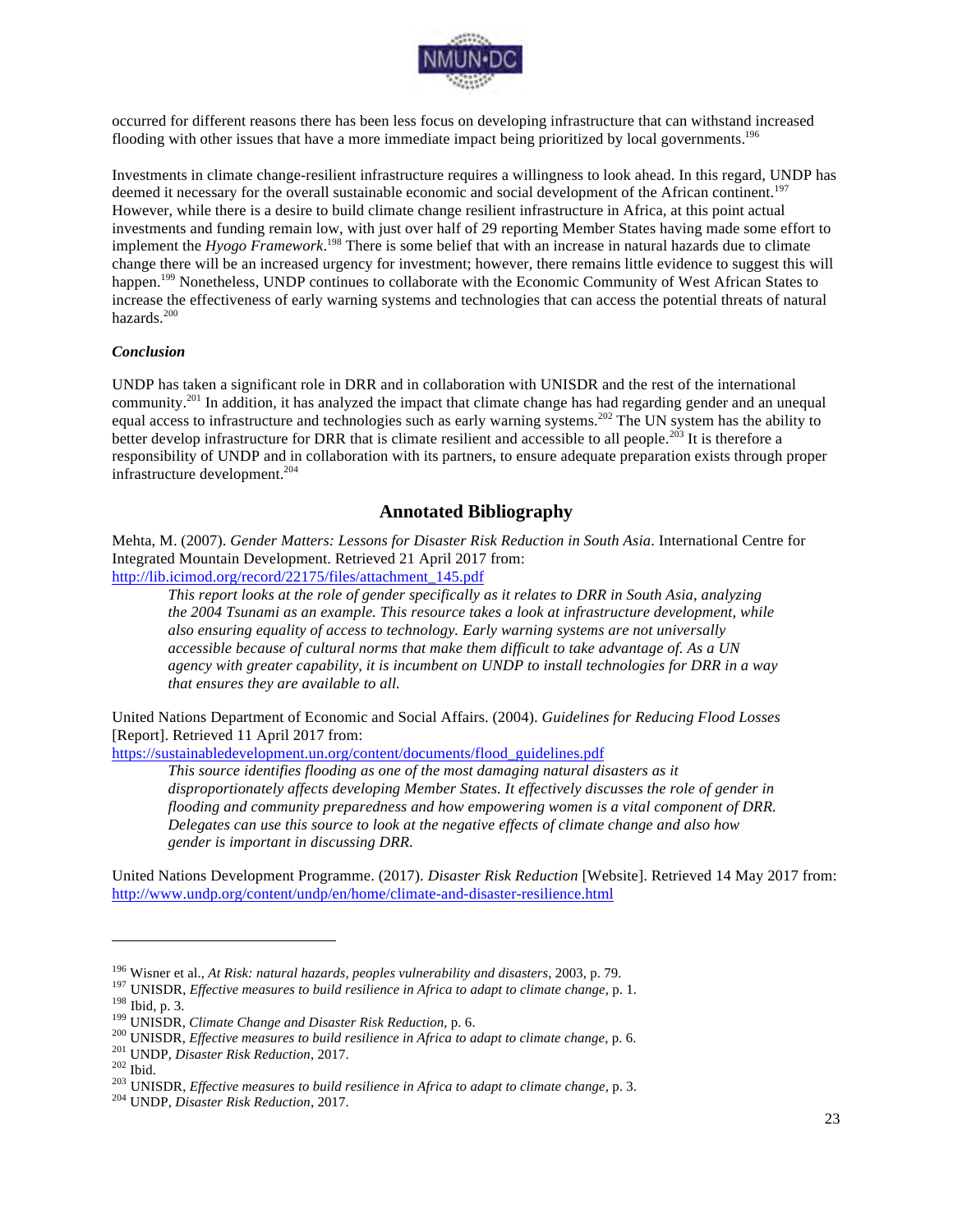

*This source looks at how UNDP plays a role in DRR and how it interacts with the international community. It analyzes the organization's role as a normative body with the capability to build infrastructure and discusses what sorts of projects UNDP has taken on in recent years. Delegates should use this source as a means for understanding what the role of the committee will be and how they can direct the agency to better address this topic.*

United Nations Office for Disaster Risk Reduction. (2008). *Climate Change and Disaster Risk Reduction* [Report]. Retrieved 17 April 2017 from: http://eird.org/publicaciones/Climate-Change-DRR.pdf

*This is the first of four briefing notes from the ISDR that discuss what the projected effects of climate change are and what must be done to prevent any negative impacts. While much of the document focuses on how to prevent climate change, something covered by other UN agencies, it also discusses how the groups can adapt to these effects through capacity building. Delegates in UNDP, especially, may find this document useful in understanding what the international consensus is for disaster prevention and how to mitigate the impacts. By understanding what the strategies already in place are, this document can be improved upon by expanding it or finding creative ways to implement these strategies.*

United Nations Office for Disaster Risk Reduction. (2010). S*trengthening climate change adaptation through effective disaster risk reduction* [Background Note]. Retrieved 19 May 2017 from: http://www.unisdr.org/files/16861\_ccbriefingnote3.pdf

*This background note from the UNISDR looks at climate change and DRR and how they affect each other, further highlighting that one cannot be discussed without the other. It also analyzes how infrastructure can be built to be adaptive to climate change over time. This background note analyzes what the goals of UNISDR are and how it operates with the rest of the international community to develop technologies for DRR. This source is valuable to understanding the intricacies and codependences of climate change and DRR.* 

# **Bibliography**

Global Facility for Disaster Reduction and Facility. (2017). *Building Disaster Resilience in Sub-Saharan Africa Program*. Retrieved 21 April 2017 from: http://reliefweb.int/sites/reliefweb.int/files/resources/52668\_acpeuresult2aren\_0.pdf

Mehta, M. (2007). *Gender Matters: Lessons for Disaster Risk Reduction in South Asia*. International Centre for Integrated Mountain Development. Retrieved 21 April 2017 from: http://lib.icimod.org/record/22175/files/attachment\_145.pdf

Pacific Community. (2015). *Framework for Resilient Development in the Pacific*. Retrieved 16 June 2017 from: www.pacificdisaster.net/dox/FRDP\_2016\_Resilient\_Dev\_pacific.pdf

United Nations, Department of Economic and Social Affairs. (2004). *Guidelines for Reducing Flood Losses*. Retrieved 11 April 2017 from: https://sustainabledevelopment.un.org/content/documents/flood\_guidelines.pdf

United Nations, Department of Economic and Social Affairs. (2017). *Disaster Risk Reduction* [Website]. Retrieved 11 April 2017 from: https://sustainabledevelopment.un.org/topics/disasterriskreduction

United Nations Development Programme. (2012). *Prevent Crisis Enabling Recovery: A Review of UNDP's Work in Conflict and Disaster Ridden Countries: 2012* [Report]. Retrieved 14 May 2017 from: http://reliefweb.int/sites/reliefweb.int/files/resources/Preventing%20Crisis%20Enabling%20Recovery.pdf

United Nations Development Programme. (2013). *Gender and Disaster Risk Reduction* [Background Note]. Retrieved 21 April 2017 from:

http://www.undp.org/content/dam/undp/library/gender/Gender%20and%20Environment/PB3-AP-Gender-anddisaster-risk-reduction.pdf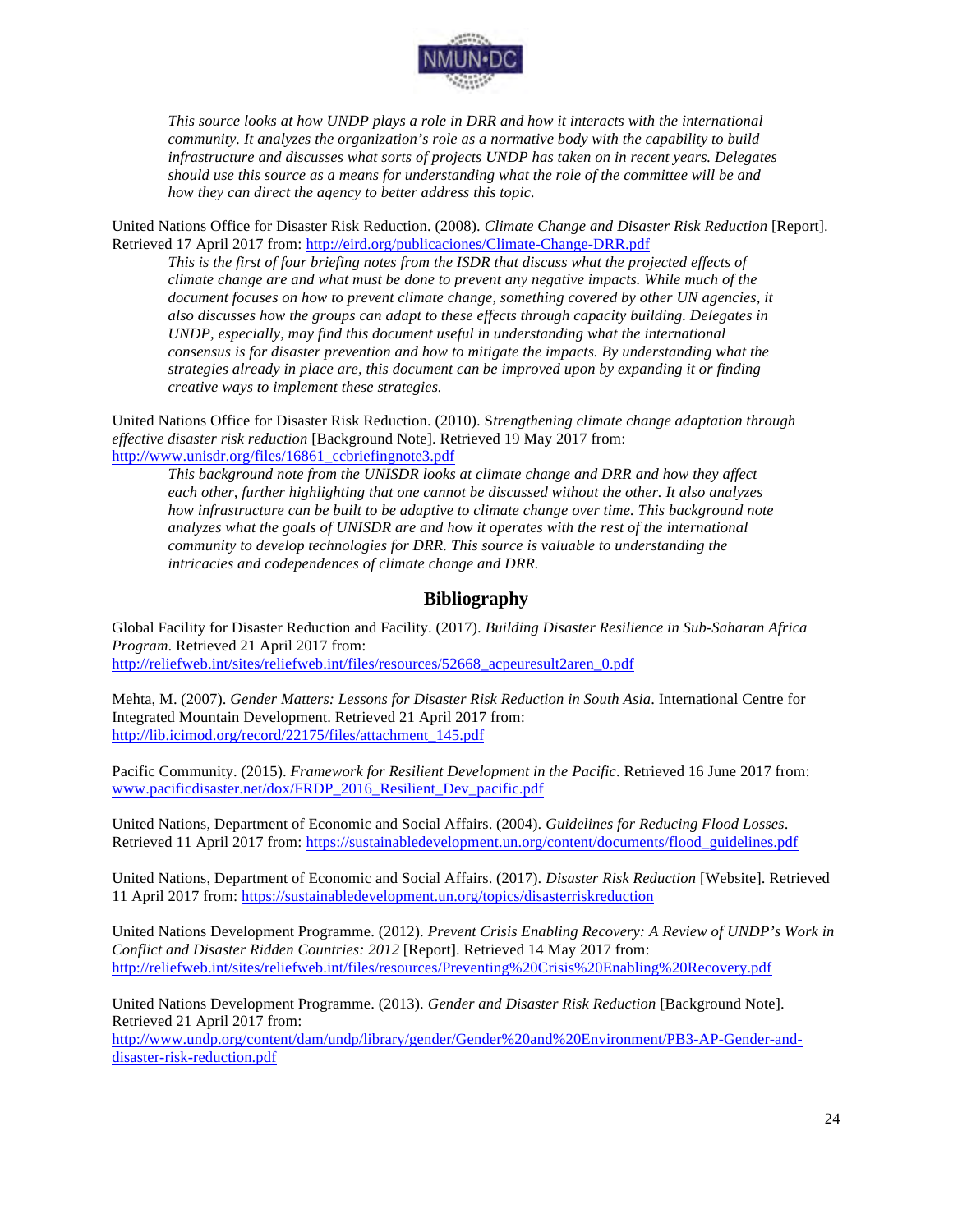

United Nations Development Programme. (2017). *Disaster Risk Reduction* [Website]. Retrieved 14 May 2017 from: http://www.undp.org/content/undp/en/home/climate-and-disaster-resilience.html

United Nations Development Programme. (2017). *Enhancing adaptation and resilience* [Website]. Retrieved 19 May 2017 from: http://www.undp.org/content/undp/en/home/climate-and-disaster-resilience/climatechange/enhancing-adaptation-and-resilience.html

United Nations Development Programme. (2017). *Gender adaptation and disaster risk reduction* [Report]. Retrieved 17 May 2017 from: http://www.undp.org/content/undp/en/home/librarypage/womensempowerment/gender-adaptation-and-drr.html

United Nations, General Assembly, Forty-fifth Session. (1990). *International Decade for Natural Disaster Reduction (A/RES/45/185)* [Resolution]. Retrieved 13 May 2017 from: http://www.undocs.org/a/res/45/185

United Nations, General Assembly, Fifty-eighth Session. (2004). *International Strategy for Disaster Reduction (A/RES/58/214)* [Resolution]. Adopted on the report of the Second Committee (A/58/484/Add.5). Retrieved 11 April 2017 from: www.undocs.org/a/res/58/214

United Nations, General Assembly, Sixty-ninth session. (2015). *Sendai Framework for Disaster Risk Reduction (A/RES/69/283)* [Resolution]. Retrieved 11 April 2017 from: www.undocs.org/a/res/69/283

United Nations, General Assembly, Seventieth session. (2015). *Transforming our world: the 2030 Agenda for Sustainable Development (A/RES/70/1)* [Resolution]. Retrieved 11 April 2017 from: http://undocs.org/A/RES/70/1

United Nations, World Conference on Natural Disaster Reduction. (1994). *Yokohama Strategy and Plan of Action for a Safer World: guidelines for natural disaster prevention, preparedness and mitigation*. Retrieved 13 May 2017 from: http://www.unisdr.org/files/8241\_doc6841contenido1.pdf

United Nations Office for Disaster Risk Reduction. (n.d.). *Climate Change Adaptation* [Website]. Retrieved 17 April 2017 from: https://www.unisdr.org/we/advocate/climate-change

United Nations Office for Disaster Risk Reduction. (n.d.). *Our Mandate* [Website]. Retrieved 11 April 2017 from: http://www.unisdr.org/who-we-are/mandate

United Nations Office for Disaster Risk Reduction. (n.d.). *What is the International Strategy?* [Website]. Retrieved 11 April 2017 from: http://www.unisdr.org/who-we-are/international-strategy-for-disaster-reduction

United Nations Office for Disaster Risk Reduction. (2004). *Africa Regional for Disaster Risk Reduction*. Retrieved 16 June from: www.unisdr.org/files/4038\_africaregionalstrategy1.pdf

United Nations Office for Disaster Risk Reduction. (2008). *Climate Change and Disaster Risk Reduction* [Report]. Retrieved 17 April 2017 from: http://eird.org/publicaciones/Climate-Change-DRR.pdf

United Nations Office for Disaster Risk Reduction. (2009). *Adaptation to Climate Change by Reducing Disaster Risks: Country Practices and Lessons* [Background Note]. Retrieved 19 May 2017 from: http://www.unisdr.org/files/11775\_UNISDRBriefingAdaptationtoClimateCh.pdf

United Nations Office for Disaster Risk Reduction. (2009). *UNISDR Terminology on Disaster Risk Reduction* [Guidebook]. Retrieved 14 June 2017 from: www.unisdr.org/files/7817\_UNISDRTerminologyEnglish.pdf

United Nations Office for Disaster Risk Reduction. (2010). S*trengthening climate change adaptation through effective disaster risk reduction* [Background Note]. Retrieved 19 May 2017 from: http://www.unisdr.org/files/16861\_ccbriefingnote3.pdf